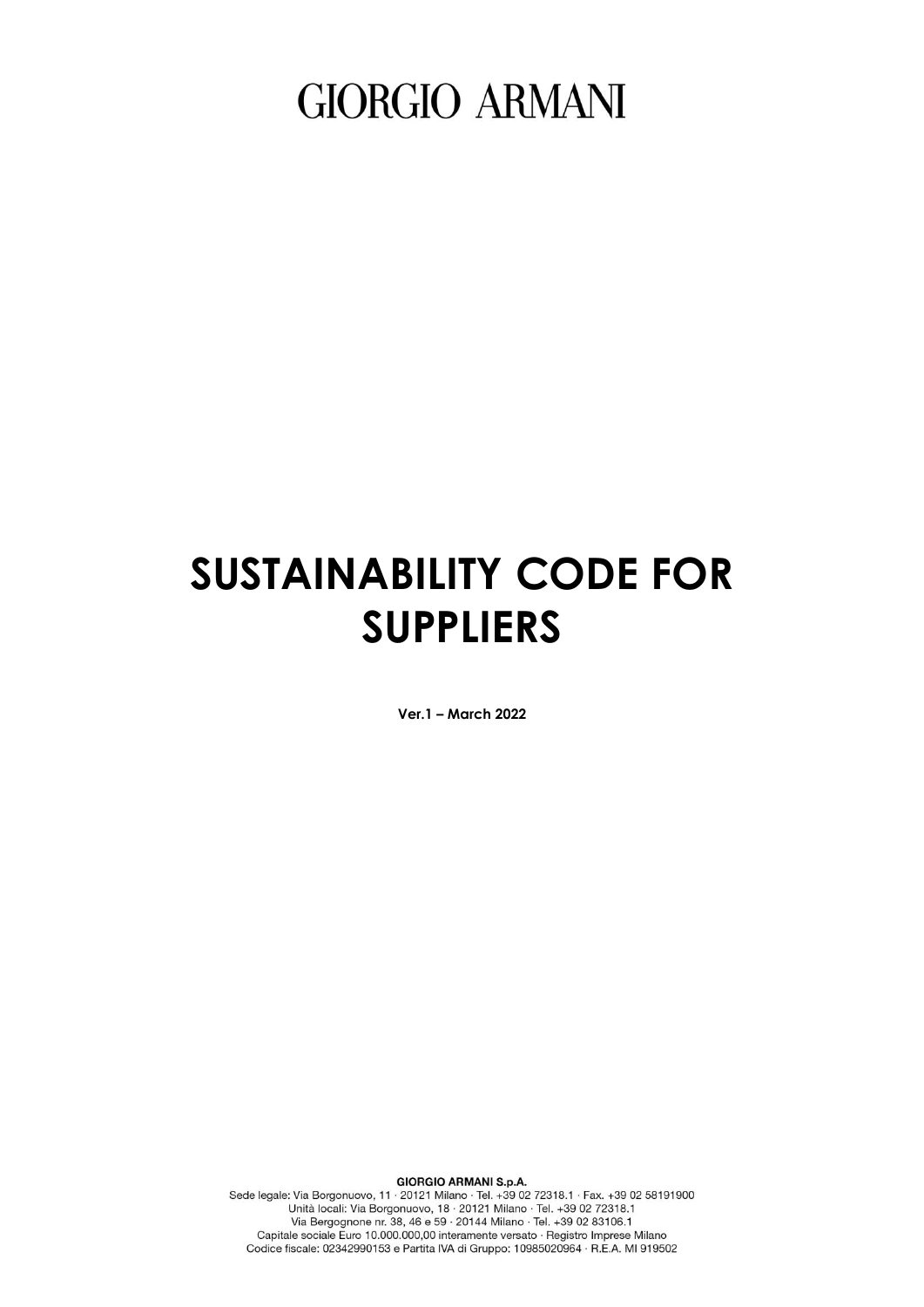| <b>INDEX</b> |                                                                                                        |  |
|--------------|--------------------------------------------------------------------------------------------------------|--|
|              |                                                                                                        |  |
|              |                                                                                                        |  |
|              |                                                                                                        |  |
|              |                                                                                                        |  |
|              |                                                                                                        |  |
| 5.1          |                                                                                                        |  |
| 5.2          |                                                                                                        |  |
| 5.3          |                                                                                                        |  |
| 5.4          |                                                                                                        |  |
| 5.5          |                                                                                                        |  |
| 5.6          |                                                                                                        |  |
| 5.7          |                                                                                                        |  |
| 5.7.1        |                                                                                                        |  |
| 5.7.2        |                                                                                                        |  |
| 5.8          |                                                                                                        |  |
| 5.9          |                                                                                                        |  |
| 5.10         |                                                                                                        |  |
| 5.11         |                                                                                                        |  |
|              |                                                                                                        |  |
| 6.1          |                                                                                                        |  |
| 6.2          |                                                                                                        |  |
| 7.0          |                                                                                                        |  |
| 7.1          |                                                                                                        |  |
| 7.2          |                                                                                                        |  |
| 7.3          |                                                                                                        |  |
| 7.4          |                                                                                                        |  |
| 7.5          |                                                                                                        |  |
|              |                                                                                                        |  |
| 8.1          |                                                                                                        |  |
| 8.2          |                                                                                                        |  |
| 8.3          |                                                                                                        |  |
| 8.4          |                                                                                                        |  |
|              |                                                                                                        |  |
| 9.1          |                                                                                                        |  |
|              |                                                                                                        |  |
|              |                                                                                                        |  |
|              | APPENDIX I: LIST OF MAIN CONVENTIONS AND DECLARATIONS REGARDING SOCIAL AND ENVIRONMENTAL               |  |
|              |                                                                                                        |  |
|              | APPENDIX II: LIST OF MAIN CERTIFICATION SCHEMES, INTERNATIONAL PROTOCOLS AND INITIATIVES, AND MATERIAL |  |
|              |                                                                                                        |  |
|              |                                                                                                        |  |
|              |                                                                                                        |  |
|              |                                                                                                        |  |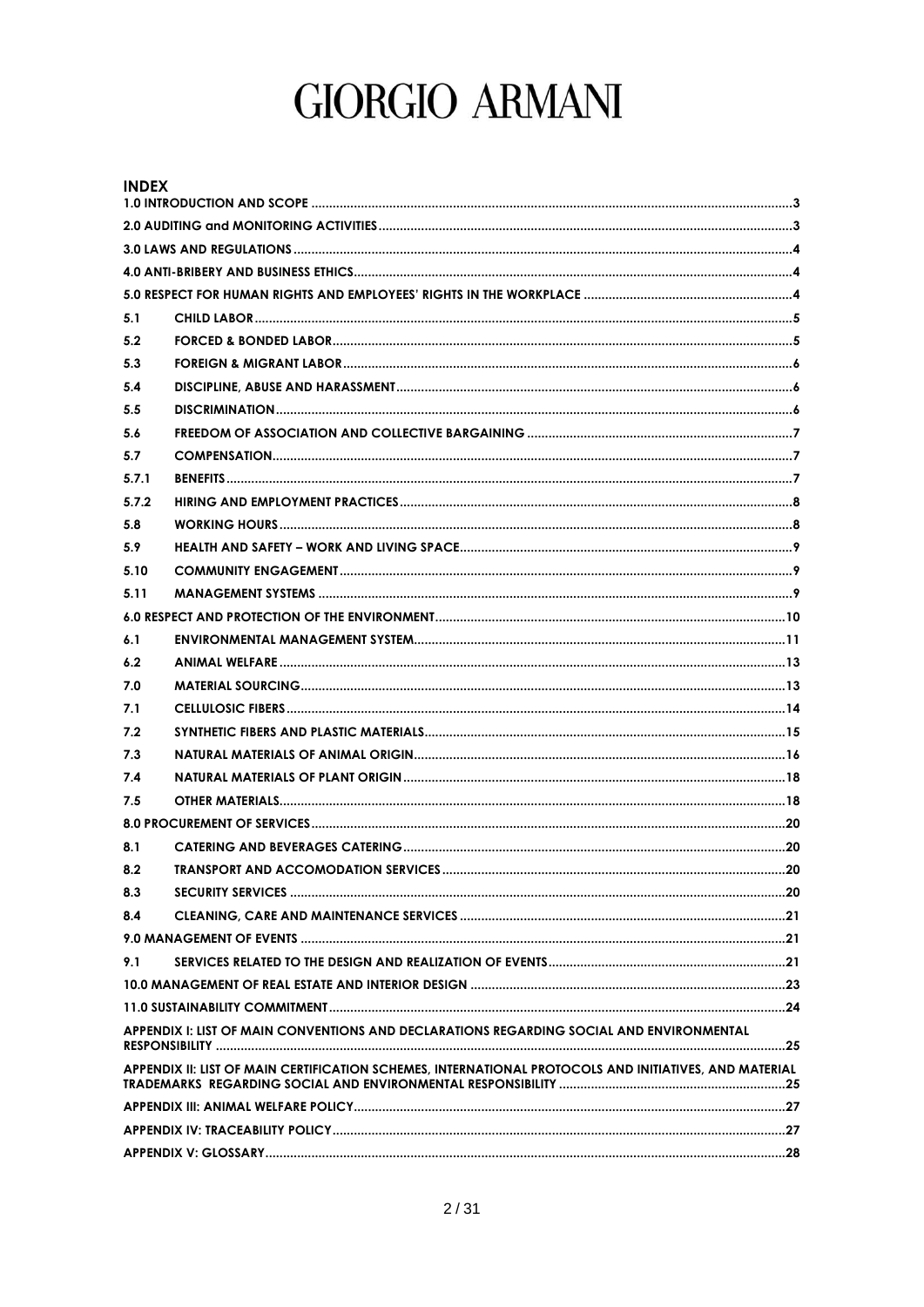## <span id="page-2-0"></span>**1.0 INTRODUCTION AND SCOPE**

The GIORGIO ARMANI GROUP (hereinafter also "GA" or "ARMANI", unless otherwise indicated) is committed to enrich people's lives and protect the environment and, in particular, to:

- ensuring the protection of human rights, the health and well-being of employees, fair working conditions and a living wage for all workers;
- prohibiting the use of child and/or forced labour;
- minimizing potential environmental and social risks and impacts.
- ensuring minimal impact on the environment and mitigation of climate change;
- using natural resources responsibly and increasing efficiency in the use of materials;
- minimising and optimising waste production;
- supporting sustainable sourcing of production materials;
- protecting biodiversity and respecting animal welfare;
- creating positive impact within local communities.

This Code is in support of that commitment and apply to all suppliers and sub-suppliers of GA, on the basis of the type of supply and business relationship that exist between the two parties.

The SUPPLIER shall communicate, enforce and promote this Code to all its subsidiary companies and sub-suppliers of materials and services used in the processes and in any other activities carried out on behalf of GA (including those that are directly or indirectly involved in the raw materials sourcing, production process, storage, distribution, procurement and other services).

The SUPPLIER shall ensure that its sub-suppliers have signed a document where they accept this Code as well as the requirements included and assure to share it with GA. If applicable, the SUPPLIER shall include this Code or an equivalent statement in its contracts with sub-SUPPLIER. The SUPPLIER and its sub-suppliers shall be responsible for monitoring adherence to these requirements and undertake all necessary steps to ensure due diligence in their supply chains in line with this Code.

The SUPPLIER and its sub-suppliers shall provide ARMANI with full disclosure of subcontracting activity and obtain approval of the use of subcontractors in ARMANI-related operations. All use of homeworkers shall be in compliance with applicable laws and regulations.

The SUPPLIER and its sub-suppliers shall require all subcontractors engaged in ARMANI-related operations to abide by this Code. The SUPPLIER and its sub-suppliers shall engage in due diligence activities to verify such compliance.

## <span id="page-2-1"></span>**2.0 AUDITING AND MONITORING ACTIVITIES**

The SUPPLIER and its sub-suppliers shall allow access to their premises, staff and employees for inspection audits and checks by GA and/or auditors/controllers/inspectors and to answer requests for information from GA and/or auditors/controllers/inspectors. In particular, GA and/or its representatives reserve the right to conduct announced, semi-announced and/or unannounced audits to monitor the compliance of the SUPPLIER and its sub-suppliers. The SUPPLIER and its subsuppliers and subcontractors shall grant full access to all operations including worker accommodations, documentation, and grant permission to conduct confidential worker interviews. GA reserves the right to suspend or terminate the relationship, should Code non-compliances be detected.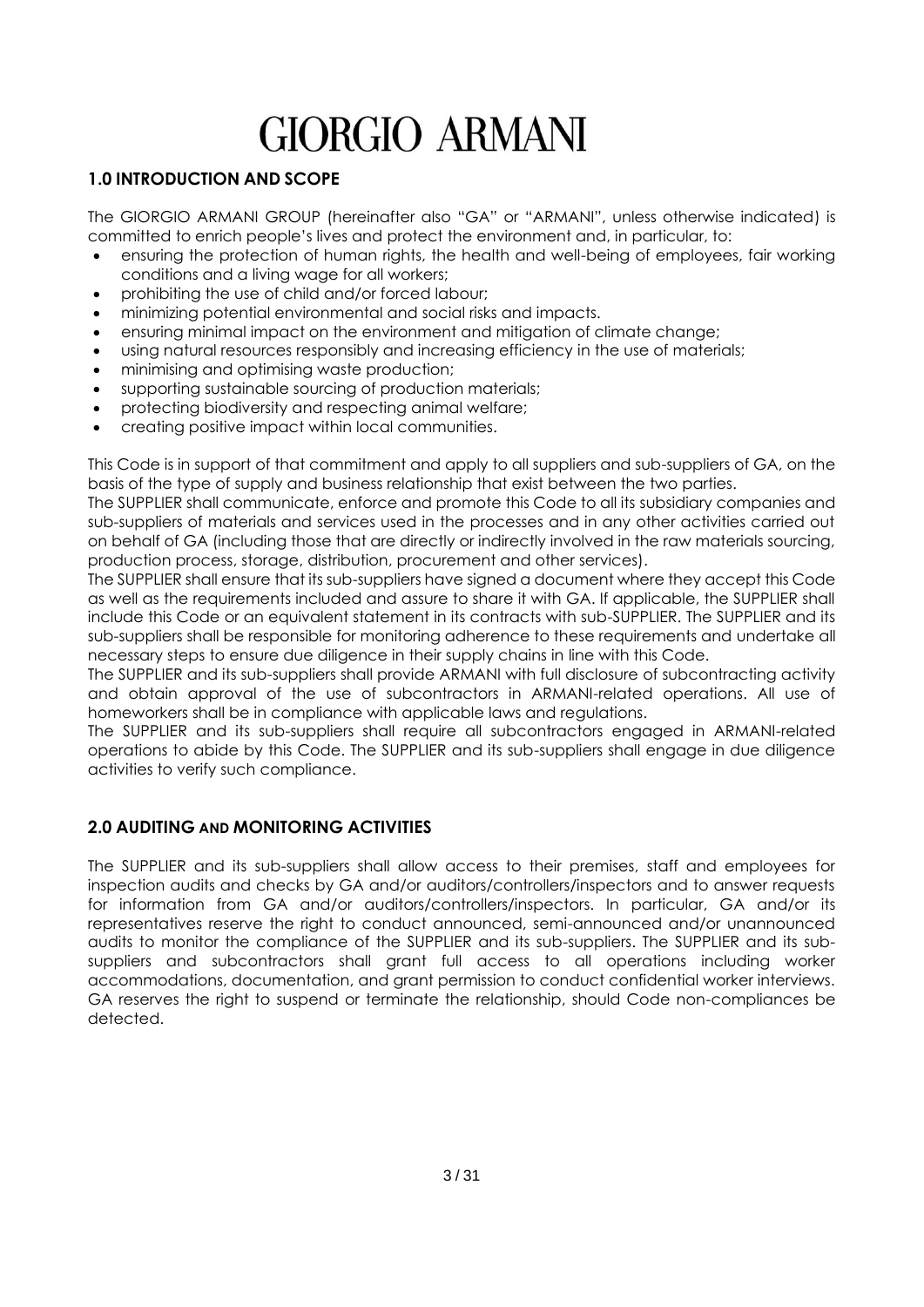## <span id="page-3-0"></span>**3.0 LAWS AND REGULATIONS**

The SUPPLIER and its sub-suppliers shall comply with:

- all applicable legal requirements, national and international laws, regulations, collective and supplementary agreements in terms of respect for human rights and employees' rights in the workplace and respect for the environment;
- this Sustainability Code;
- the international conventions and declarations listed in APPENDIX I: LIST OF MAIN CONVENTIONS AND DECLARATIONS REGARDING SOCIAL AND ENVIRONMENTAL RESPONSIBILITY.

The SUPPLIER and its sub-suppliers shall at a minimum abide by all applicable laws and regulations of the country or countries in which they are doing business. This Code may set standards that go beyond local legislation and reference internationally accepted best practice or conventions; in such instances, the SUPPLIER and its sub-suppliers shall abide by the stricter standard. Should such action contradict local laws and regulations or incur non-compliance with local legislation, the SUPPLIER shall immediately inform GA of such instances.

Compliance with this Code will be considered as a mandatory condition in all contractual relationships between GA and all the suppliers, holding them legally accountable to this Code. Failure to comply may lead to immediate corrective measures, suspension or termination of contractual relations, depending on the gravity of the violation(s) of the abovementioned principles.

## <span id="page-3-1"></span>**4.0 ANTI-BRIBERY AND BUSINESS ETHICS**

The SUPPLIER and its sub-suppliers shall not engage in any form of corruption or bribery, including facilitation payments, illegal kickbacks, or secret or other improper payments in any form.

The SUPPLIER and its sub-suppliers shall establish a policy governing bribery and facilitation payments and ensure that whistleblower protections are implemented, as required by law.

Workers shall feel free to refuse to participate in bribery or facilitation payments supported by the facility and shall be aware that they will not suffer demotion, penalty or other adverse consequences for voicing a concern, or for refusing to pay a bribe or facilitation payment even if this action may result in the facility losing business.

The SUPPLIER and its sub-suppliers shall maintain accurate and honest business records, as required by law. Records shall not be falsified in any way or otherwise misrepresent the SUPPLIER's practices. Workers may not be unduly influenced to make false representations about The SUPPLIER's business. The SUPPLIER and its sub-suppliers shall comply with all applicable data privacy laws and regulations. In particular, the SUPPLIER and its sub-suppliers shall collect, use and otherwise process all personal information, in particular of their workers, with reasonable care.

## <span id="page-3-2"></span>**5.0 RESPECT FOR HUMAN RIGHTS AND EMPLOYEES' RIGHTS IN THE WORKPLACE**

The SUPPLIER and its sub-suppliers shall employ workers on the basis of formal contracts in compliance with local legislation and in accordance with the Universal Declaration of Human Rights and the ILO Declaration on Fundamental Principles and Rights at Work. The definition "worker" shall include but is not limited to management, office and production personnel, contracted and imported labor, homeworkers, and part-time, fixed-term, temporary, agency workers and/or seasonal labor workers. Every possible effort shall be made to ensure regular and secure employment conditions.

The SUPPLIER and its sub-suppliers shall comply, in respect of its staff, with any and all obligations in relation to labour, health and safety, employment and remuneration, social security and welfare laid down by law, by the national bargaining agreements applicable to their respective industrial sector, and by any territorial and enterprise agreements, including supplementary agreements, in force throughout the term of the contract.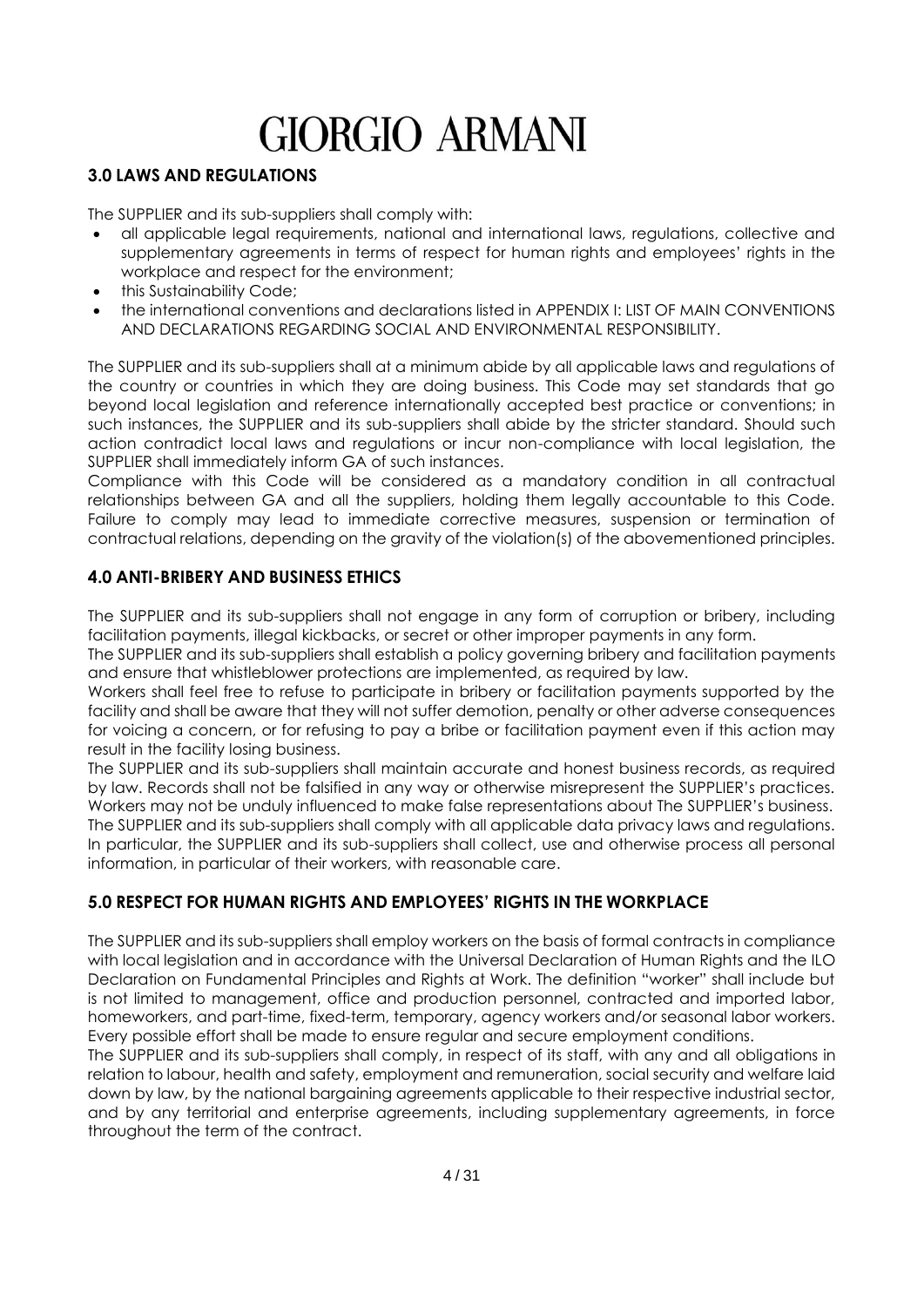As per ARMANI's Modern Slavery Act Statement, ARMANI does not tolerate modern slavery, forced or child labor and will act with speed should any audit or accusation uncover a violation of these principles.

## <span id="page-4-0"></span>**5.1 CHILD LABOR**

In compliance with ILO Conventions No.182 Worst forms of Child Labor and No.138 Minimum Age, the SUPPLIER and its sub-suppliers shall not employ individuals under the age of 15 (or 14, if the law establishes a higher employment or compulsory school attendance age, in which event the higher age shall prevail) and individuals under the age of 18 shall not be subjected to hazardous work, including night work and overtime.

Where legally allowed children or young workers under 18, however, shall not work during night hours and must not be exposed to situations – within or outside the workplace – that are hazardous or unsafe to their physical and mental health and development.

The SUPPLIER and its sub-suppliers shall develop, take part in and give their contribution to policies and remedial programmes for teen workers, to ensure that they attain an adequate level of education.

The SUPPLIER and its sub-suppliers shall implement a management system that verifies the age of each employee by review of legally accepted documentation.

Employment of trainees/apprentices both under and over the age of 18 shall be conducted in compliance with local legislation and this Code.

Apprenticeship/traineeship schemes shall not be used to systematically avoid the payment of wages and benefits.

The SUPPLIER and its sub-suppliers shall ensure that age verification procedures are in place and only rely on official government identification documents and educational records. Should the SUPPLIER and its sub-suppliers identify the existence of child labor in the SUPPLIER operations, the SUPPLIER shall implement a remediation plan that effectively resolves the situation and takes into account the wellbeing of the child.

## <span id="page-4-1"></span>**5.2 FORCED & BONDED LABOR**

Neither the SUPPLIER nor any temporary employment agencies used by the SUPPLIER or by its subsuppliers shall engage in forced<sup>1</sup>, involuntary, prison, debt-bonded<sup>2</sup>, indentured, or slave<sup>3</sup> labor practices and trafficking in persons4.

Forced or compulsory labour shall mean all work or service which is exacted from any person under the menace of any penalty and for which the said person has not offered himself voluntarily.

All workers shall be in possession or have direct access to their personal identity documents and must be guaranteed freedom of movement.

Workers shall not be subject to deposits or bonds as a condition for employment.

Neither the company nor any other entity providing labour to the company shall withhold any portion of the employees' salaries and/or indemnities, and nor shall they seize their property or documents with the purpose of forcing employees to continue their employment relationship with the company.

<sup>1</sup> As defined in ILO Conventions No. 105 Abolition of Forced Labour Convention and No. 29 Forced Labour Convention <sup>2</sup> As defined in the Supplementary Convention on the Abolition of Slavery, the Slave Trade, and Institutions and Practices Similar to Slavery (1956)

<sup>3</sup> As defined in the Slavery Convention (1926)

<sup>4</sup> As defined in the Protocol to Prevent, Suppress and Punish Trafficking in Persons Especially Women and Children,

supplementing the United Nations Convention against Transnational Organized Crime (2000)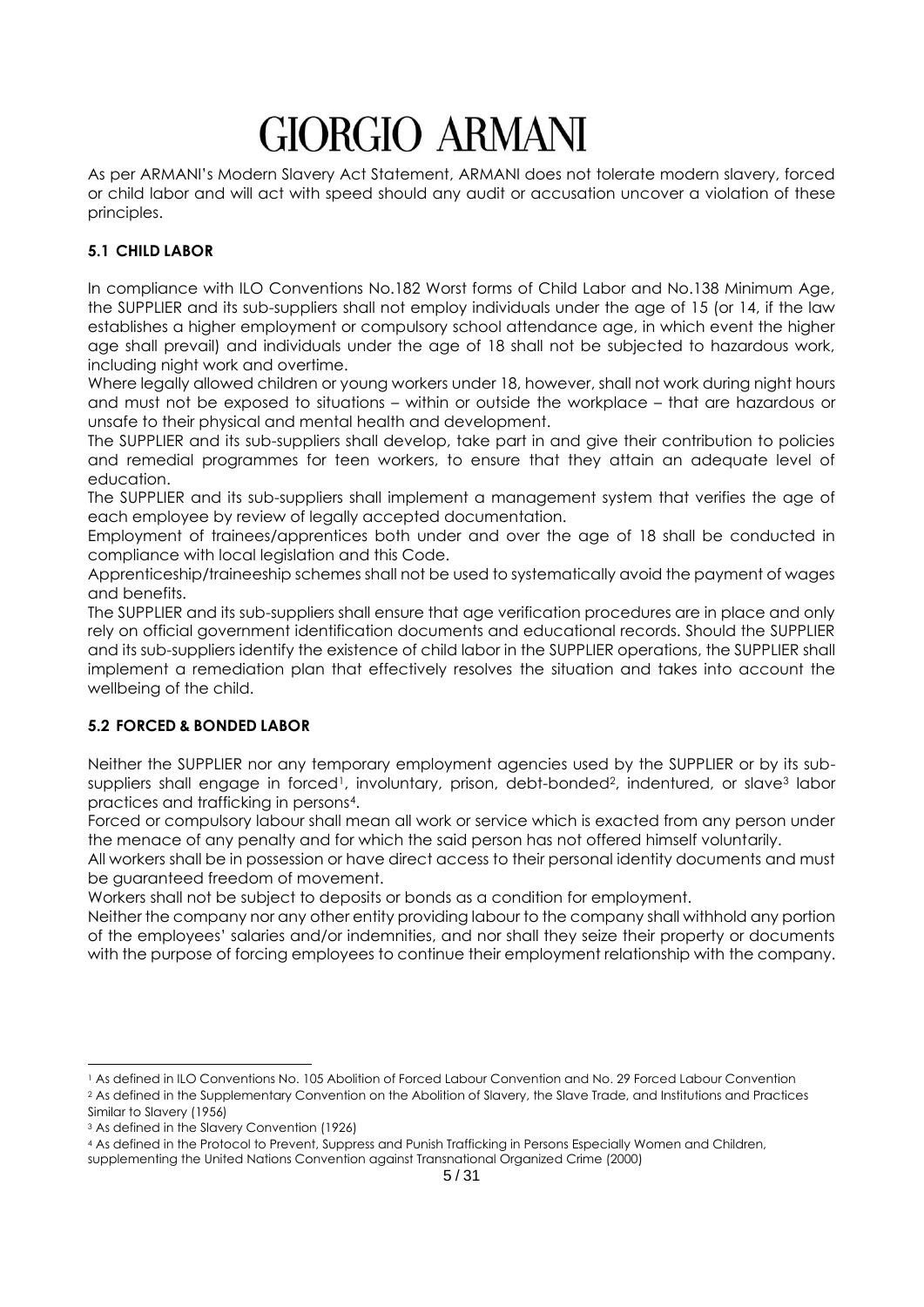#### <span id="page-5-0"></span>**5.3 FOREIGN & MIGRANT LABOR**

The SUPPLIER and its sub-suppliers shall, at minimum, reference ILO Convention No. 181 Private Employment Agencies for standards on workers hired through recruitment agencies. If applicable, the SUPPLIER and its sub-suppliers shall only engage with reputable, government-registered recruitment agencies.

Workers shall not pay any recruitment fees, travel expenses or administrative costs (e.g. visa application) for the purpose of employment and no fees may be charged related to a worker maintaining their job. Where migrant workers are recruited from abroad, the employer must provide for the cost of the employee's return transportation once the employment engagement ceases. Where any fees are charged, employers should seek to reimburse workers.

The SUPPLIER and its sub-suppliers shall engage in due diligence activities to ensure recruitment agency and/ or labor broker hiring and employment practices are in compliance with the law and this Code.

Where housing is provided by the SUPPLIER, there shall be no unreasonable restrictions on workers' movement and workers should only be charged for housing at rates equivalent to the local market. The SUPPLIER and its sub-suppliers shall not discriminate against foreign and migrant workers in any way. The SUPPLIER and its sub-suppliers must respect the cultural and religious needs of foreign and migrant workers and accommodate religious practices to the extent possible.

All foreign and migrant workers must be given the opportunity to actively participate in freedom of association and collective bargaining. Where they are legally restricted from so doing, the SUPPLIER must ensure alternative means of foreign and migrant worker representation.

#### <span id="page-5-1"></span>**5.4 DISCIPLINE, ABUSE AND HARASSMENT**

The SUPPLIER and its sub-suppliers shall not engage in any conduct that is threatening, offensive or aimed at exploitation or sexual harassment, including gestures, language or physical contact, whether in the workplace or, if applicable, in residences or in other areas provided to employees by the company.

The SUPPLIER and its sub-suppliers shall treat all its employees with dignity and respect. The SUPPLIER and its sub-suppliers shall not incite or tolerate physical punishment, verbal, physical, or mental abuse, mental or physical coercion or threat against employees, neither financial penalties/ deductions.

The SUPPLIER and its sub-suppliers shall implement a written disciplinary procedure that supports and implements the standards of this Code.

#### <span id="page-5-2"></span>**5.5 DISCRIMINATION**

In compliance with ILO Conventions No. 100 Equal Remuneration Convention and No. 111 Discrimination (Employment and Occupation) Convention, and taking as reference other international standard on the **Diversity and Inclusion (D&I)**, the SUPPLIER and its sub-suppliers shall not adopt or promote any form of discrimination or preferential treatment towards workers in all aspects of employment, including but not limited to hiring, terms of employment, promotion, access to training, termination, and retirement on the basis of race, gender identity, color, nationality, religion, age, maternity, civil status, social or ethnic origin, sexual orientation, political opinion, disability, affiliation, non-affiliation, or any other status or personal characteristic.

The SUPPLIER shall commit itself to promoting and developing the implementation of a long-term commitment and strategy to embedded diversity and inclusion in their workplaces, aimed at creating an equitable workplace by putting in place positive actions geared towards women empowerment and inclusion of all types of diversity, identifying D&I objectives, opportunities and risks, actions, measures, outcomes and impacts.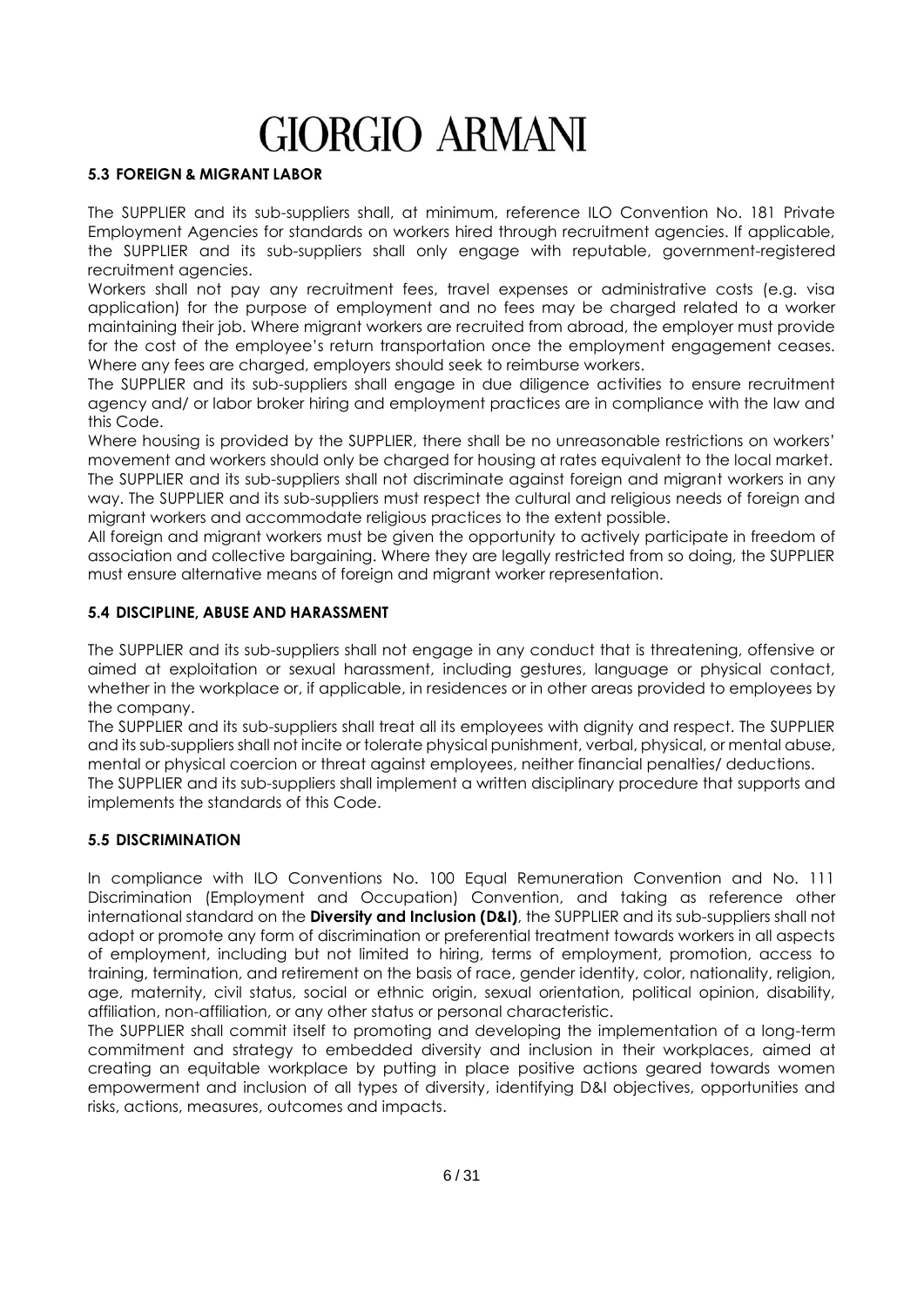#### <span id="page-6-0"></span>**5.6 FREEDOM OF ASSOCIATION AND COLLECTIVE BARGAINING**

In compliance with ILO Conventions No. 87 Freedom of Association and Protection of the Right to Organise and No. 98 Right to Organise and Collective Bargaining, the SUPPLIER and its sub-suppliers must respect the workers' legal rights on freedom of association and collective bargaining without interference or retaliation. Particularly, they shall guarantee the employees' rights to establish, participate in and organise trade unions according to their own will and their right to bargain collectively through the trade unions. In the event that freedom of association and the right to bargain collectively become limited by law, the company shall allow its workers to freely elect their own representatives.

The SUPPLIER and its sub-suppliers shall ensure that workers' representatives and any personnel engaged in organising workers are not exposed to discrimination, harassment, intimidation or retaliation.

Where local legislation curtails these rights, the SUPPLIER and its sub-suppliers shall encourage alternative means to facilitate worker representation.

#### <span id="page-6-1"></span>**5.7 COMPENSATION**

The SUPPLIER and its sub-suppliers shall respect employees' rights to a living wage, which shall be sufficient to meet the basic needs of personnel and to provide some discretionary income. The SUPPLIER and its sub-suppliers shall ensure that the living wage paid for a normal work week, not including overtime, corresponds to at least legal or industry minimum standards, or collective bargaining agreements (where applicable): workers shall receive whichever is higher.

Deductions from wages for disciplinary purposes shall not be allowed. Any exceptions to this rule will only be applicable upon the occurrence of both of the following conditions:

- deductions from wages for disciplinary reasons are permitted by national laws;
- a freely negotiated collective bargaining agreement is in force that permits this practice.

The SUPPLIER and its sub-suppliers shall ensure that payment of salaries and wages comply with applicable laws and that payments are not made in cash but by other traceable means, whichever best suits the workers' wishes. Moreover, the SUPPLIER and its sub-SUPPLIER shall ensure that employees' salary and wage structures are clearly and duly specified in writing for each wage period so that employees are provided with regular and timely wage payment and with an itemized pay slip each pay period. Payroll records shall be kept to verifying all employees payments, benefits and deductions from pay are in compliance with local laws and regulations, applicable collective bargaining agreements and this Code.

All overtime work shall be paid at a higher rate than regular rate (premium rate), as prescribed by national laws. However, in countries where overtime pay rates are not regulated by law or by collective bargaining agreements, overtime work shall be paid according to the prevailing standards in the sector, on conditions that are more favourable to the worker.

Apprenticeships and training contracts are encouraged on the condition that remuneration is in compliance with local legislation and that adequate levels of training and development are ensured.

The work from home shall be paid based on a guaranteed hourly minimum wage with verifiable tracking of wage calculations and production capacity.

#### <span id="page-6-2"></span>**5.7.1 BENEFITS**

The SUPPLIER and its sub-suppliers shall furnish all workers with legal benefits, in particular social security, annual leave, statutory holidays and parental leave.

Regardless of law, the SUPPLIER and its sub-suppliers should strive to provide a minimum of 14 weeks of maternity leave in accordance with ILO Convention No. 183 Maternity Protection, and are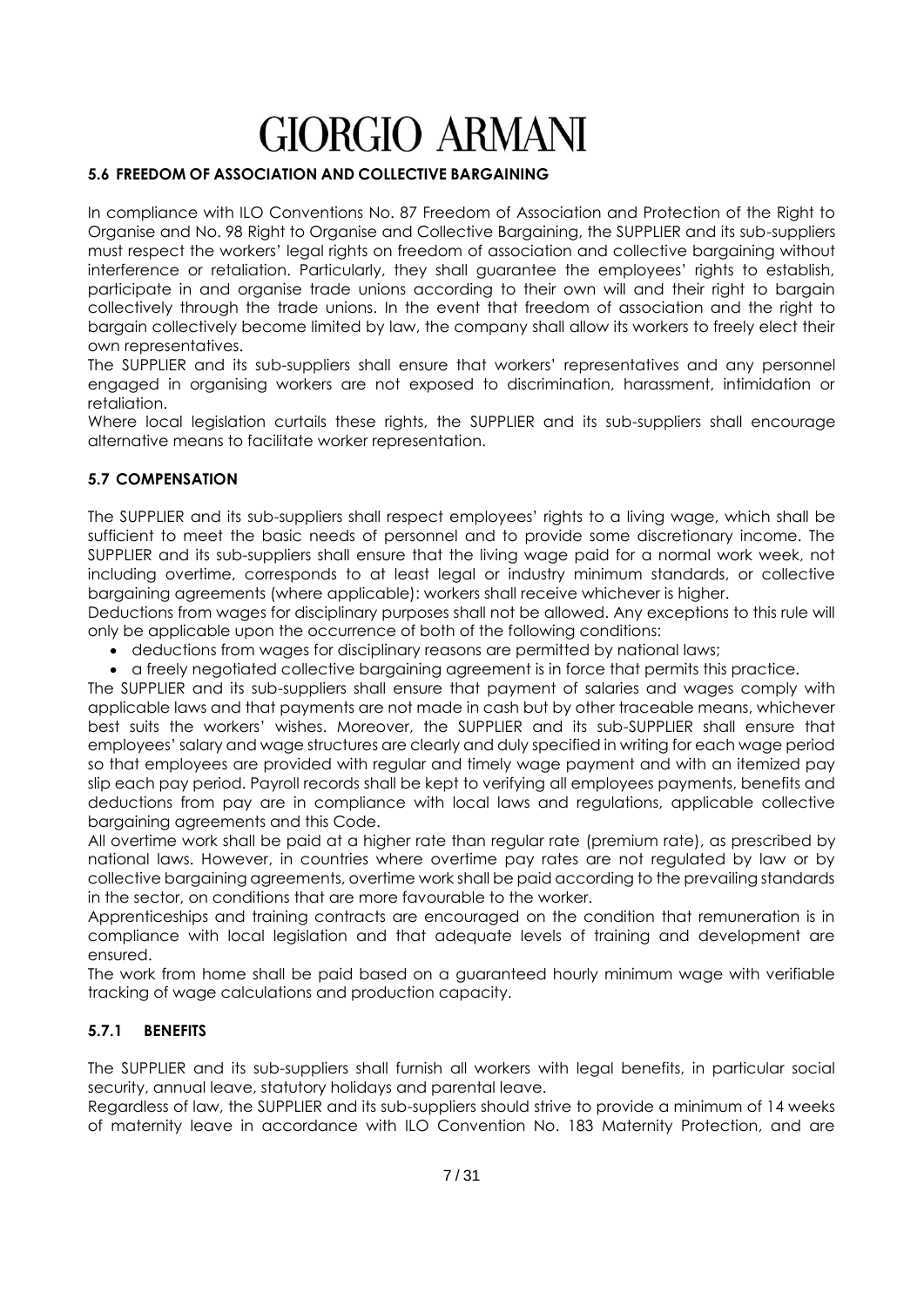encouraged to provide both men and women with decent working conditions that can support them in their roles as parents and caregivers.

### <span id="page-7-0"></span>**5.7.2 HIRING AND EMPLOYMENT PRACTICES**

All workers shall be in a leaal employment relationship.

The SUPPLIER and its sub-suppliers must provide all workers with a copy of their employment terms in writing and in the official language and any language understood by the employee and make sure employees fully understand the employment terms prior to beginning to work for the SUPPLIER. This information must include key terms and conditions, including wages and fringe benefits, payment frequency, deductions, working hours, holidays, notice periods, sick pay, maternity pay, the location of work, living conditions, housing and associated costs, any other local requirements, any significant cost to be charged to the candidate and, if applicable, the hazardous nature of the work. Employees should not be required to sign an incomplete contract.

The SUPPLIER and its sub-suppliers shall not use labour-only contracting arrangements/ agency labour agreements, consecutive short-term/fixed-term contracts, false apprenticeship, temporary or other non-full-time employment schemes to avoid meeting its obligations to personnel under applicable laws and regulations pertaining to labour and social security (i.e. workers' rights, benefits, etc.). Overtime work shall not be used to replace regular employment.

Working from home is allowed only where the employment relationship is governed by a formal contract drawn up in compliance with the employment and health and safety provisions mentioned herein and shall comply with all applicable laws and regulations. Work that is started in a factory shall not be reallocated to be completed offsite by working from home.

The SUPPLIER and its sub-suppliers shall hold GA indemnified and harmless from any request, claim or objection lodged by its administrators, managers, employees, workers and partners of whose activity the SUPPLIER makes use, also with regard to their employment relationship or the termination thereof, which in any way derives from acts or omissions by the SUPPLIER.

## <span id="page-7-1"></span>**5.8 WORKING HOURS**

The SUPPLIER and its sub-suppliers shall comply with laws and industry standards governing working hours, public holidays and vacations. A standard working week, except for overtime work, shall be in compliance with the provisions of law; nevertheless, it shall not exceed 48 hours.

Overtime work shall not be mandatory and must be requested responsibly, taking into account the following factors: the extent, frequency and hours worked by individual workers and the workforce as a whole. Any exceptions to this rule shall only be allowed upon the occurrence of all of the following conditions:

- the work schedule provided by applicable law exceeds the above-mentioned limit;
- existence of a collective bargaining agreement that provides for a flexible work schedule and includes suitable rest periods: overtime work must be subject to acceptance and must not exceed 12 hours per week or be required on a regular basis;
- the employer can demonstrate that its request for overtime work is due to the occurrence of exceptional circumstances, such as unexpected production peaks, accidents or emergencies. Workers shall be informed about overtime in advance and permitted to reject the overtime request

without punishment or retaliation.

Working hours and rules shall be established by written contract with the employee. The SUPPLIER and its sub-suppliers shall maintain accurate time records to verify each worker's regular and overtime working hours and rest periods.

The SUPPLIER and its sub-suppliers shall provide rest breaks and daily rest in accordance with applicable laws and collective bargaining agreements. Workers shall be permitted at least one day off in a seven workday period.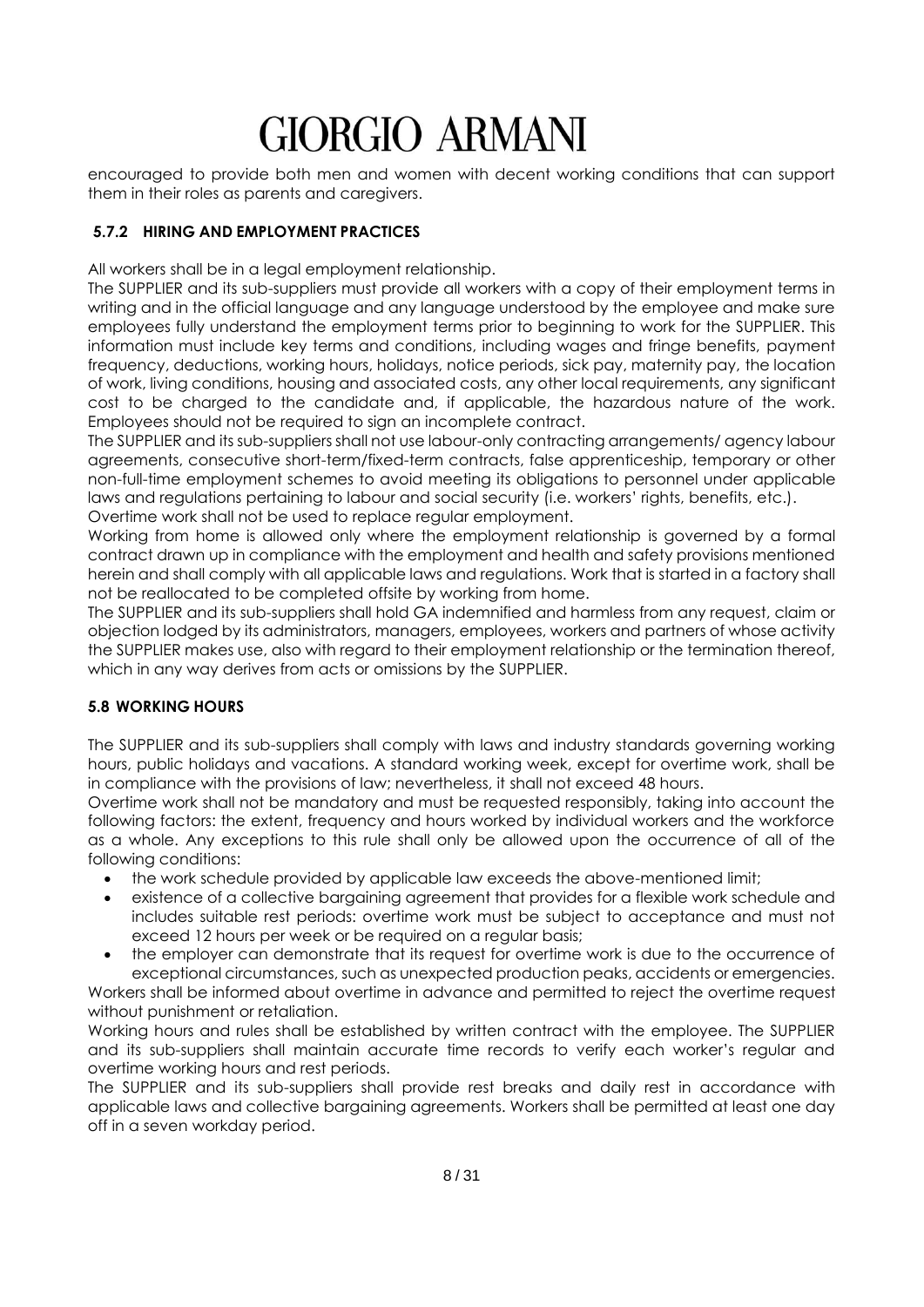Employees have the right to leave the workplace at the end of the standard working hours or in case of medical or family emergencies and should be free to terminate their work contract upon a reasonable notice to the employer, as provided for by applicable law or international labour standards, whichever is more stringent.

#### <span id="page-8-0"></span>**5.9 HEALTH AND SAFETY – WORK AND LIVING SPACE**

The SUPPLIER and its sub-suppliers shall provide all workers with a safe and healthy working and, if applicable, living environment, ensuring building and fire safety, machinery and equipment safety, access to potable water and suitable sanitary facilities, access to appropriate personal protective equipment and emergency care, and appropriate storage and handling of hazardous materials.

To prevent potential accidents and avoid jeopardising the workers' health and safety in the workplace, the SUPPLIER and its sub-suppliers shall implement a health and safety management system including, at a minimum, appropriate health and safety management personnel, a health and safety plan including accident prevention and emergency action, worker safety training, and means of communication between workers and management. In particular, the SUPPLIER and its sub-suppliers shall:

- assess any specific risk present in the workplace and endeavour to reduce the risk factors as far as reasonably practicable.
- provide specific personal protective equipment to its personnel and in accordance with applicable laws.
- guarantee access to adequate hygienic sanitary facilities, and, if workers are provided with housing, this must be suitable to satisfy the workers' basic needs.
- periodically train its personnel on safety aspects, standards and procedures to follow, so that they can familiarise with the use of protective equipment and the assessment of accident risks in order to identify risk factors and adopt preventive measures
- ensure that health and safety standards and guidelines are consistently applied.
- appoint a management representative tasked with ensuring a safe and healthy workplace environment for all personnel.

Workers shall be free to choose between the SUPPLIER-provided housing and other accommodation alternatives.

## <span id="page-8-1"></span>**5.10 COMMUNITY ENGAGEMENT**

SUPPLIER and its sub-suppliers are strongly encouraged to promote social and economic development in the communities in which they operate. This can be done by developing relationships with organizations working to support the wider community through sustainable means and in areas ranging from culture to humanitarian needs.

#### <span id="page-8-2"></span>**5.11 MANAGEMENT SYSTEMS**

To manage compliance with this Code, the SUPPLIER and its sub-suppliers shall assign responsibility to personnel for communicating and implementing this Code. Such personnel shall be aware of all applicable legislation and any changes to such, shall inform all workers and ARMANI operations related subcontractors of this Code, and monitor adherence to the Code.

The SUPPLIER and its sub-suppliers shall communicate this Code to all workers, staff, upstream and downstream sub-suppliers. The SUPPLIER and its sub-suppliers shall undertake all necessary steps to ensure due diligence in their supply chains in line with this Code.

The SUPPLIER and its sub-suppliers shall implement a grievance mechanism that permits all workers to confidentially communicate any concerns, without the risk of retaliation, to management and/ or worker representatives.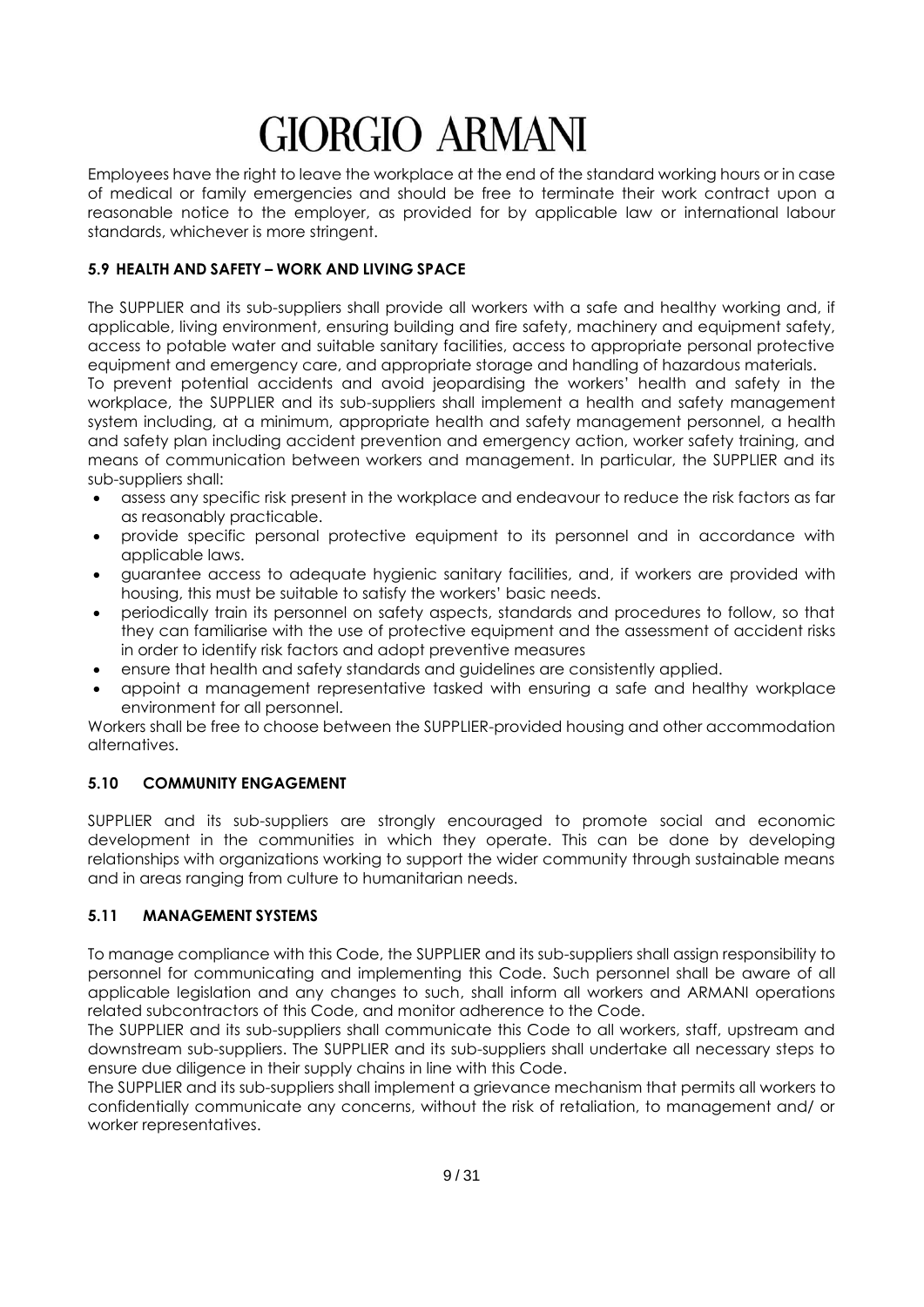## <span id="page-9-0"></span>**6.0 RESPECT AND PROTECTION OF THE ENVIRONMENT**

The SUPPLIER and its sub-suppliers shall comply with all applicable Environmental Laws and not use or incorporate any material which is not fully compliant with them.

The SUPPLIER and its sub-suppliers shall obtain and maintain all licenses, authorisations, permits, certifications and approvals required under any applicable Environmental Laws.

Pursuant to the applicable Environmental Laws, the SUPPLIER and its sub-suppliers shall not use or incorporate any material which is not fully compliant with applicable Environmental Laws and standards. In addition, the SUPPLIER and its sub-suppliers undertake to comply with the Products Restricted Substance List (PRSL) of GA, according to the terms and provisions outlined in that list. GA will have the right to assess from time to time, the level of compliance achieved by the SUPPLIER and provide, if necessary, additional instructions designed to improve it.

In line with ARMANI sustainability strategy, the SUPPLIER and its sub-suppliers shall endeavour to take any action of improvement in order to avoid and to reduce its negative environmental impacts related to the emissions of GHG resulting from its own activities.

Specifically, the SUPPLIER and its sub-suppliers shall undertake to evaluate:

- The conscient use of natural resources, monitoring where it's possible its own consumptions (water, electricity, gas, paper, etc.) and generated waste.
- The implementation and eventually the certification of an energy management system such as ISO50001 as well as the monitoring of its own energy consumptions, for instance through systems like BMS (Building Management System) o BEMS (Building Energy Management System), that enable to know, to measure and to monitor its own energy impacts.
- The use of high efficiency lightening technologies such as LED, combined with smart lightening systems of management.
- The reduction of the network energy consumptions through the installation of photovoltaic plants, self-made production system of electricity from solar radiation, or hybrid photovoltaic plants able to capture the solar energy, to store it and then use it to heat tap water, the spaces or for needs of process in substitution/integration of traditional boilers.
- The co-generation, combined with the production of electricity and heat, or trigeneration, the production system in which the heat recovered from the co-generator is being used, in full or in part, to generate cold water.
- The reduction of use of fossil-based generating sets and the use of fossil-based electricity, favouring those from renewable sources, both through direct procurement and purchased by certificates.
- The use of performing heating/air conditioning systems and the development of a maintenance plan to be implemented for the HVAC equipment and all appliances.
- The sustainable management of transportation systems, promoting more sustainable alternatives such as electric, hybrid, methane or bio-methane-fueled vehicles.
- The use of devices and materials with low VOC, which shall be preferred, in compliance with the GSAS guidelines.
- The improvement of water management, protecting water sources, reducing water consumption and maintaining water quality.
- The management of hazardous substances potentially used and discharged into the environment during all operations and logistics processes, as well as those substances potentially present in all the materials used and finished products.
- The proper management of waste, minimising scraps and wastewater production.
- The use of environmentally focused packaging and product composition, preferring FSC paper, recycled raw materials and biodegradable products to disposable ones (such as single-use plastics) and reducing plastic use, transported volumes, and waste.
- The promotion of the supply and consumption of local fair-trade food, reducing food waste and optimising the management of food surpluses.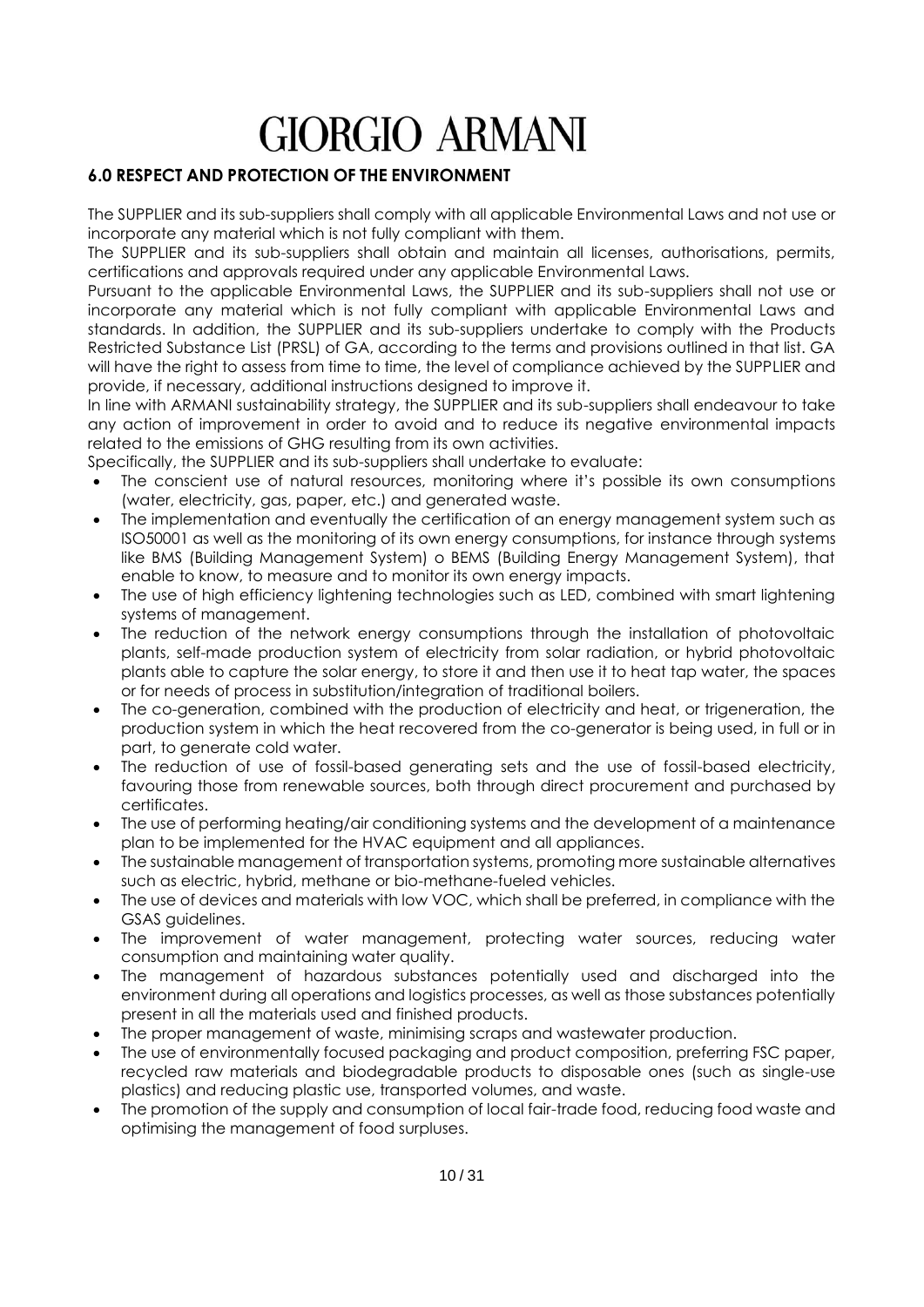The protection of the biodiversity of the ecosystems involved, respecting protected wild flora and fauna in accordance with national and international laws and applying the most restrictive standards.

The abovementioned requirements, whose regulations are reported in APPENDIX II: LIST OF CERTIFICATION SCHEMES REGARDING SOCIAL AND ENVIRONMENTAL RESPONSIBILITY, integrate the following specific prerequisites.

#### <span id="page-10-0"></span>**6.1 ENVIRONMENTAL MANAGEMENT SYSTEM**

The SUPPLIER and its sub-suppliers shall have an environmental policy which is endorsed by top management and put in place a system to evaluate and assess environmental procedures, training, communication, audit, emergency preparedness and response shall be established, implemented and maintained.

The SUPPLIER and its sub-suppliers shall monitor and measure their environmental performance against their environmental objective and target.

#### **ENERGY USE AND GREENHOUSE GASES (GHGS)**

The data of energy consumption (including renewable energy) and GHG emission shall be recorded and analyzed in a regular basis.

The SUPPLIER and its sub-suppliers shall have energy meters at department or process levels to identify factors that require the highest energy consumption. Energy saving targets and objectives shall be set. Energy saving programs or measures shall be documented, implemented and maintained.

Where present, steam / compressed air pipelines shall be regularly checked to prevent leakages.

#### **WATER USE**

If required by law, the SUPPLIER and its sub-suppliers shall obtain water use permits if the water source is natural water (e.g surface water and groundwater) and comply with the permit requirements. Water consumption data within the supply base shall be recorded and analyzed in a regular basis. Water pipelines in both working and living areas shall be regularly checked to avoid water loss. The SUPPLIER and its sub-suppliers shall have water meters at department or process levels to identify factors that require the highest water usage.

A water conservation target shall be set. Water conservation programs or measures shall be documented, implemented and maintained.

#### **WASTEWATER / EFFLUENT**

All wastewater sources shall be identified and documented. A drainage plan shall be in place to identify all the industrial wastewater flows and discharge points.

All the wastewater quality and quantity shall be regularly monitored to ensure the compliance with the legal requirement.

Wastewater controls procedures shall be in place and implemented accordingly.

The SUPPLIER and its sub-suppliers shall have onsite ETPs (Effluent treatment plant) or offsite ETPs (treatment contract shall be in place) to treat the industrial wastewater before discharge.

ETPs shall have sufficient capacity for the volume of treated wastewater.

Where there are onsite ETPs or pre-treatment plants, the SUPPLIER and its sub-suppliers shall implement and document maintenance programs.

#### **AIR EMISSION**

Air emission controls procedures shall be in place and implemented accordingly. All the airborne pollutants emission sources, including both stationary and fugitive sources, shall be identified and documented.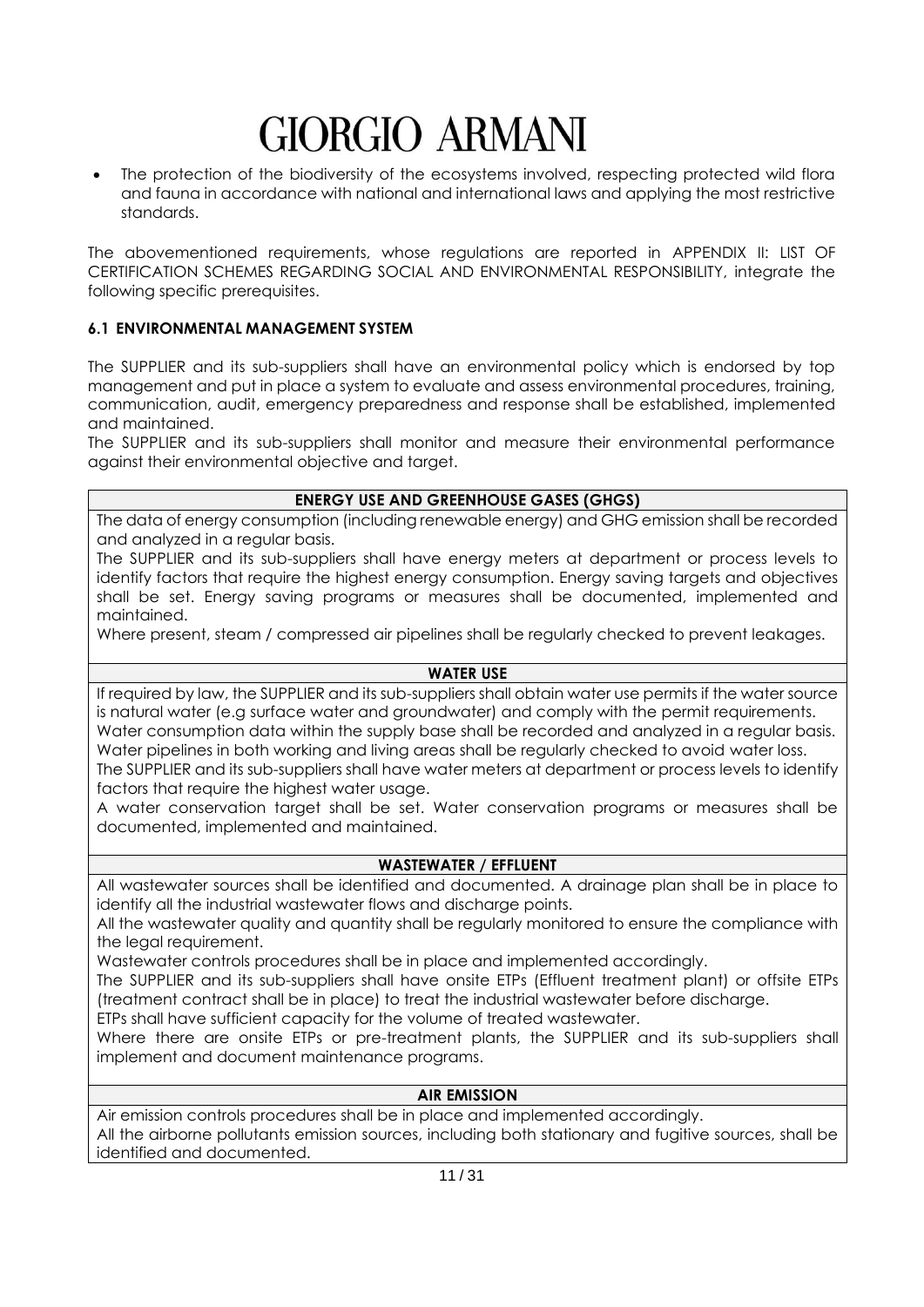An inventory of equipment containing ODS (Ozone Depleting Substances) shall be kept, and the equipment shall be regularly maintained to avoid the risk of ODS leakage.

The air emission quality shall be regularly monitored to ensure compliance to legal requirements. Proper air emission treatment units shall be installed as required by law and EIA (Environmental Impact Assessment) requirements.

If there are on-site air emission treatment units, the SUPPLIER shall implement and document maintenance programs.

## **WASTE MANAGEMENT**

Waste generation quantities shall be recorded on a regular basis. A waste inventory shall be kept and cover waste type, quantity and disposal method, including waste linked to the facility (e.g. paper, plastic, glass and packaging) and waste linked to product (off-cuts and textile wastage). The SUPPLIER and its sub-suppliers shall take measures to reduce the generation of waste and divert waste through optimized alternatives including re-using or recycling waste. The waste linked to product (e.g. off-cuts and textile wastage) shall be internally reused or recycled by a qualified party, rather than disposed as domestic waste by method of incineration or landfill.

Both non-hazardous and hazardous waste shall be transported, treated and disposed by a registered waste contractor in a legally approved manner.

On-site waste burning or landfilling of waste is forbidden.

Waste management procedures shall be in place and implemented accordingly. Waste reduction targets and objective shall be set. Waste reduction programs or measures shall be documented, implemented and maintained.

#### **NUISANCE MANAGEMENT**

The potential nuisance from site activities and associated impacts (including odor, noise, visual and general housekeeping) shall be identified and documented.

Noise emission quality shall be regularly monitored to ensure compliance with the legal requirement. Nuisance controls procedures shall be in place and implemented accordingly.

## **HAZARDOUS SUBSTANCES**

No legally banned chemicals shall be used or stored by the SUPPLIER and its sub-suppliers. No restricted chemicals shall be used or stored unless gaining appropriate authorization.

An experienced person shall be appointed to be in charge of the chemical management in factory. The SUPPLIER and its sub-suppliers shall start to phase out, and ultimately eliminate, the use of hazardous substances as defined in Manufacturing Restricted Substances List (MRSL).

The Manufacturing Restricted Substances List (MRSL) is intended to provide a guidance document to address the issue of hazardous substances potentially used and discharged into the environment during manufacturing and related processes, as well as those substances potentially present in finished products.

The SUPPLIER and its sub-suppliers shall maintain a chemical inventory which covers all chemicals used in the production process and ETP.

A process shall be in place to ensure the used chemicals comply with ARMANI's MRSL.

A process shall be in place to ensure the final product complies with ARMANI's RSL.

The SUPPLIER and its sub-suppliers shall maintain all chemical's SDS (Safety data sheet) in the local language. SDS shall be posted in both the storage and usage area.

Chemical safety management procedures shall be documented and implemented.

Chemicals shall be segregated and stored in a designated area with access controls. All chemicals shall be properly labelled.

Proper measures shall be in place to prevent the risk of chemical spill and leakage.

Chemical hazard signage and safe handling equipment shall be provided in all chemical usage areas.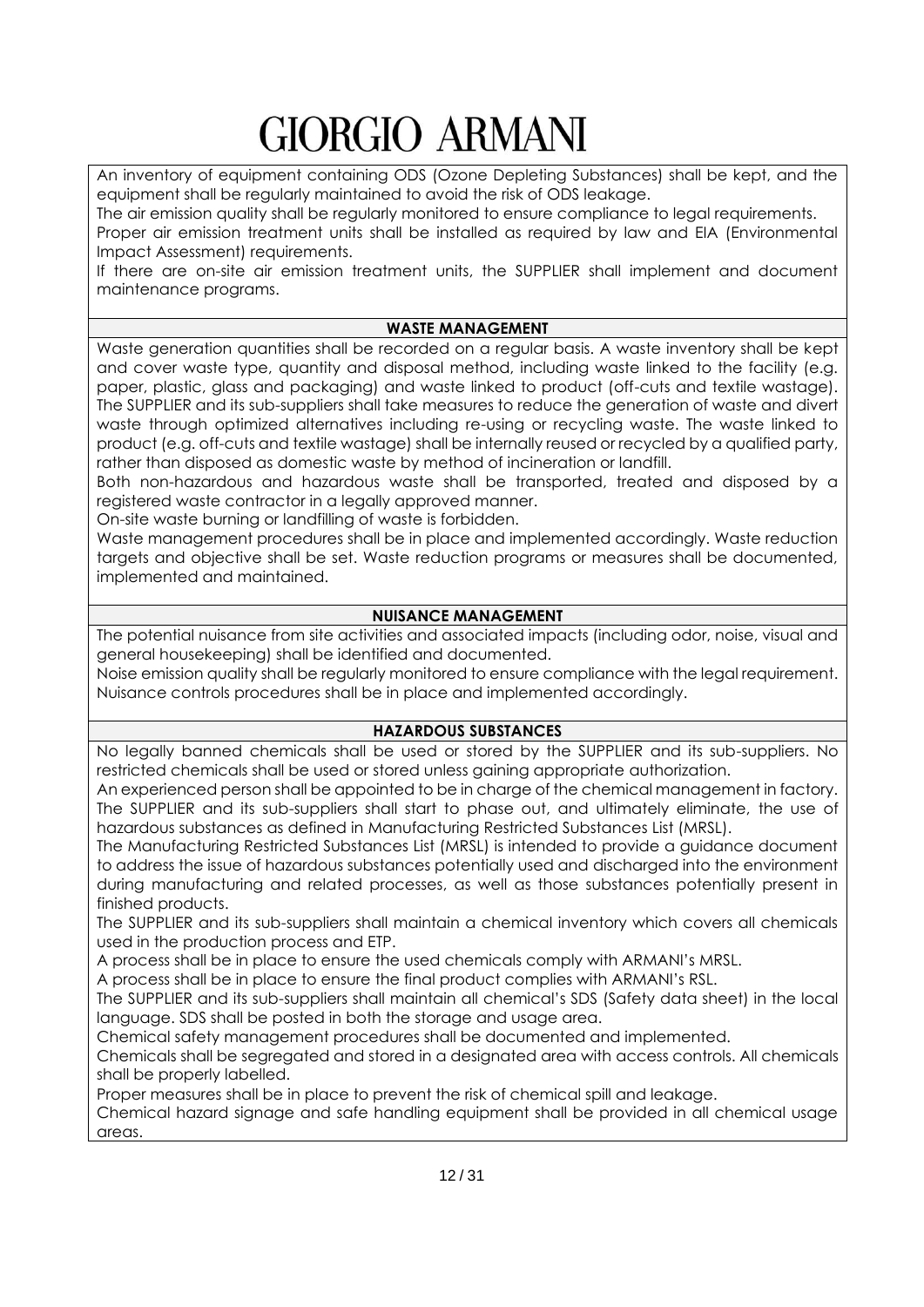Workers exposed to chemical risk shall wear proper PPE; eyewash and shower stations shall be in place and not far from the risk area.

### **LAND USE & BIODIVERSITY**

Procedures on assessment of impact on land use and biodiversity management shall be in place and implemented.

#### <span id="page-12-0"></span>**6.2 ANIMAL WELFARE**

The SUPPLIER and its sub-suppliers shall comply with all relevant legal guidelines and policies relating to animal health and welfare and shall commit to the welfare of the animals including but not limited to breeding, raising, handling/herding, transportation, catching and slaughtering. The SUPPLIER and its sub-suppliers shall not conduct or use third parties to conduct harmful experiments on animals and source preferentially through captive-breeding operations that can be verified by third parties when their countries have well-established and enforced legislation covering animal welfare and trade. The SUPPLIER and its sub-suppliers shall ensure the respect of the "Five Freedoms" for welfare of farmed animals:

- Freedom from Hunger and Thirst by providing ready access to fresh water and a diet to maintain full health and vigor;
- Freedom from Discomfort by providing an appropriate environment including shelter and a comfortable resting area;
- Freedom from Pain, Injury and Disease by ensuring prevention or rapid diagnosis and treatment;
- Freedom to Express Normal Behavior by providing sufficient space, proper facilities and company of the animal's own kind; and
- Freedom from Fear and Distress by ensuring conditions and treatment which avoid mental suffering.

The SUPPLIER and its sub-suppliers shall follow all advisable practices aimed at protecting the animals' emotional condition, biological functioning and natural behavior, taking into account the needs of the species and the biodiversity of the habitats in the regions where animal products are sourced. The SUPPLIER and its sub-suppliers shall also undertake to protect populations of wildlife species. The SUPPLIER and its sub-suppliers shall guarantee that animal-based materials are legally sourced as well as constantly improve and supervise animal welfare.

## <span id="page-12-1"></span>**7.0 MATERIAL SOURCING**

Compliance with this Code shall be ensured throughout the supply chains of all the GA brands' products (including packaging) and services. In general, the SUPPLIER and its sub-suppliers shall:

- track the origin of the materials used;
- search for locally produced or "zero kilometer" materials (preferring European producers to international ones);
- choose scraps or leftovers materials (either leather, fabrics or other materials) and unused stationary. Alternatively, in case of purchase, they shall:
	- o choose materials which can be recovered for other purposes, recycled at the end of their lifecycle and/or handed back (rentals or hires);
	- o favor compostable or biodegradable materials (wood, paper, not synthetic organic fabrics, organic material like raffia or juta);
	- o in case of plastic-based or synthetic materials, prefer recycled or bio-based plastics;
	- o use regenerated or recycled materials.

With respect to the following materials, the SUPPLIER and its sub-suppliers shall specifically: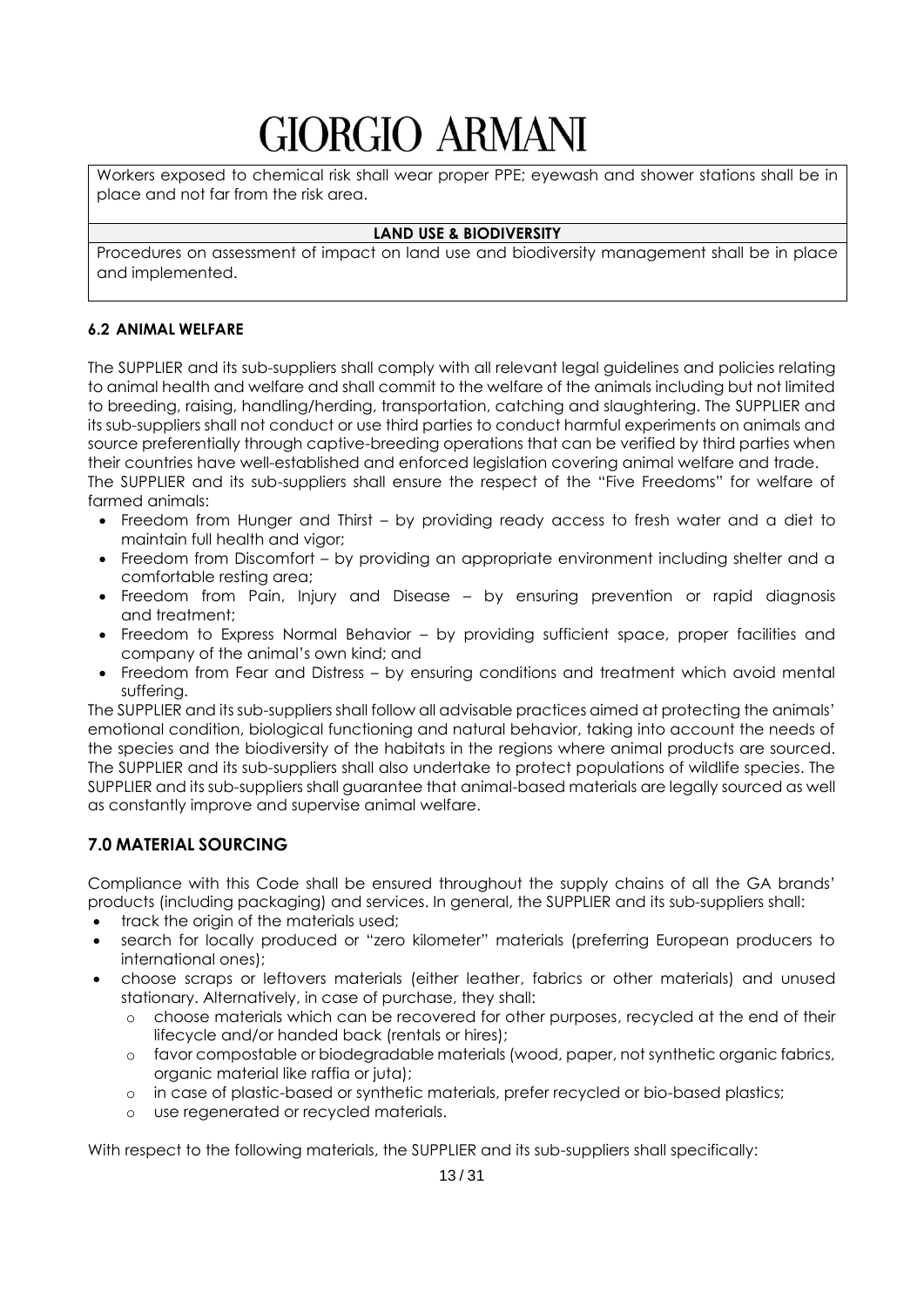## <span id="page-13-0"></span>**7.1 CELLULOSIC FIBERS**

- guarantee that the rubber sourced does not come from plantations that have been recently established (since 2004) by clearing natural forest or converting mixed agricultural-forestry production areas (e.g. "jungle rubber") to monoculture plantations. High risk areas for sourcing are: Gabon, Laos, Cambodia, China, Indonesia;
- guarantee that the rubber sourced does not come from plantations that have been established on land taken away from local communities without first obtaining their 'free and prior informed consent'.
- ensure complete traceability of raw materials from cropping/harvesting to any single process of transformation;
- ensure complete traceability, in accordance with the "ARMANI TRACEABILITY POLICY" (APPENDIX IV) of raw materials from cropping/harvesting to any single transformation process, from raw material to the fabric;
- Minimize the environmental impact and use of hazardous chemicals throughout all the production processes from raw material to the product supplied to ARMANI.

#### **WOOD, PAPER AND DERIVED PRODUCTS**

- ensure that all wood, paper and derived products sourced are FSC certified; the use of recycled fibers is preferred. Where FSC certification is not available, PEFC certification may be used;
- ensure that manufacturing process are Chlorine-free;
- ensure complete traceability of raw materials from cropping/harvesting to any single transformation process;
- Minimize environmental impact and use of hazardous chemicals throughout all the production processes, from raw material to the product supplied to ARMANI. Where certifications are not available, avoid using wood, paper and derived products originated from:
- endangered forests such as the Canadian and Russian Boreal Forests, Coastal Temperate Rainforests of British Columbia, Alaska and Chile, and the tropical forests and peat lands of Indonesia, the Amazon and West Africa;
- plantations obtained from the conversion of tropical forests or peat land (cut-off date 1994);
- controversial suppliers included in the Greenpeace list.

#### **CELLULOSE FIBERS**

- ensure that all cellulose fibers sourced are FSC certified or GRS certified in case of fibers made from recycled materials or agriculture waste;
- ensure that, a policy of sustainable forests management, is adopted, maintained and verified in accordance with CanopyStyle methodology;
- ensure that manufacturing processes are Chlorine-free;
- ensure that cellulose fibers are made from a closed-loop chemical management system, whereby the chemicals used and produced in the processing of paper pulp either in staple fiber or filament yarn, are not released in the environment but recycled in the production process, and where worker's health and safety are wellprotected, minimizing air emission of chemicals, water consumption, the impact of the chemical products and hazardous waste;
- ensure complete traceability, in accordance with the "ARMANI TRACEABILITY POLICY" (APPENDIX IV) of raw materials from cropping/harvesting to any single transformation process, from raw material to the fabric;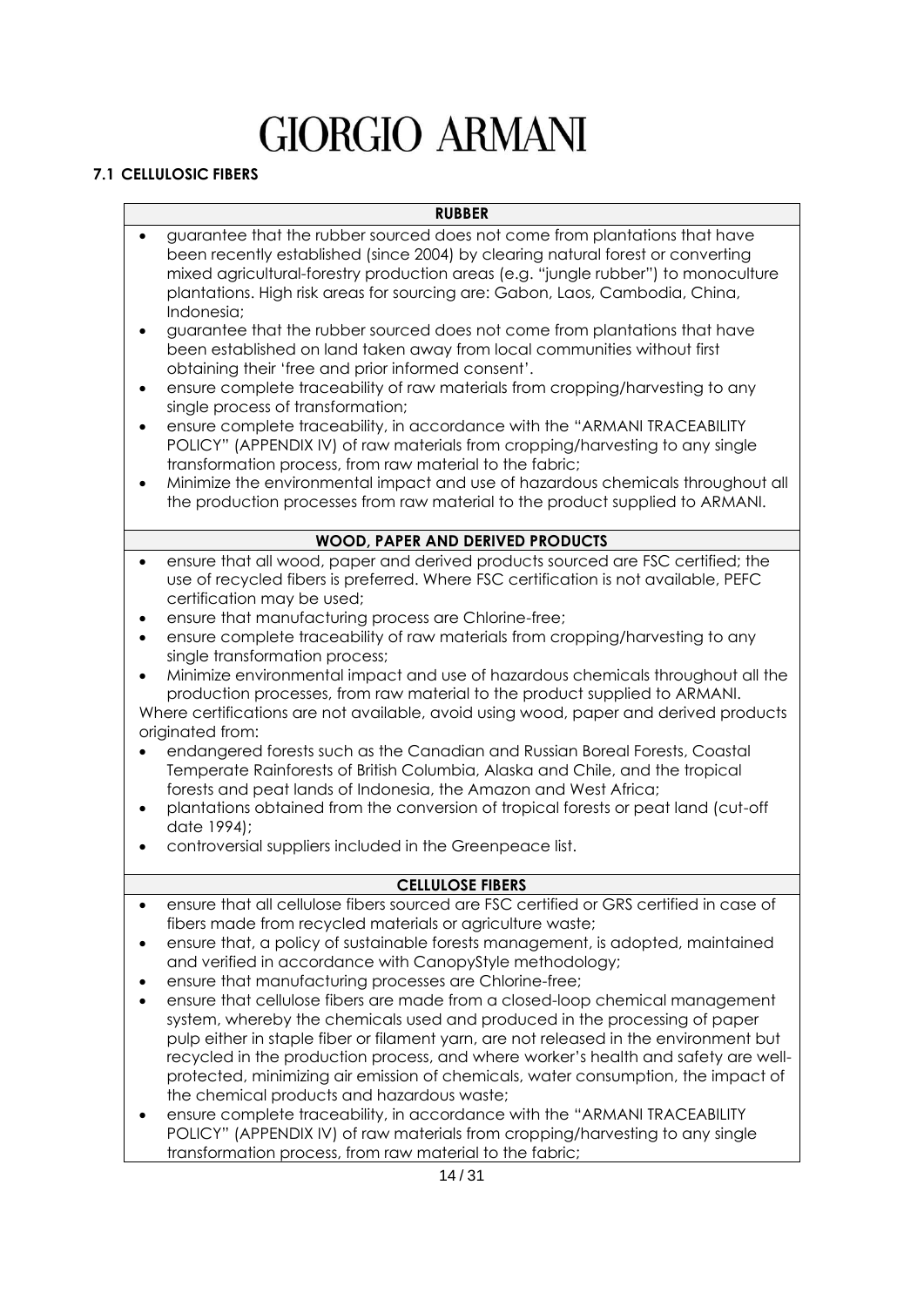• minimize environmental impact and use of hazardous chemicals throughout all the production processes, from raw material to the product supplied to ARMANI. Where certifications are not available, avoid using wood, paper and derived products originated from:

- endangered forests;
- plantations obtained from the conversion of tropical forests or peat land;
- controversial suppliers included in the Greenpeace list.

## <span id="page-14-0"></span>**7.2 SYNTHETIC FIBERS AND PLASTIC MATERIALS**

Concerning synthetic fibers and plastic materials (such as PET, Polystirene, Nylon/Polyamide, Polyester, Acrilic, etc.), the SUPPLIER and its sub-suppliers shall favor the recycling of plastic and avoid mix materials (such as plastic glued with paper, fabrics, etc.) as well as:

#### **PLASTICS**

- prefer plastics that are made of a certified recycled content in accordance with the Global Recycled Standard (GRS) or similar certifications. Alternatively obtaining supply of bio-content based plastics (not composed of fuel or other fossil fuels) or compostable;
- completely avoid the use of PVC into the products;
- adopt certifications or regulations attesting the biological content, degree of biodegradability or compostability (CEN/TS 16137:2011, ISO 14851, ISO 17556, EN 13432, ISO 14855, EN 13432, EN 14995, ASTM D6400, ISO 17088:2008, EN 14045, TÜV OK Biobased, TÜV OK Biodegradable, TÜV OK Compostable);
- avoid the use of non-recyclable plastics single-use nano-plastics (plastic micro particles) and oxo- fragmentable plastics;
- avoid the use of hard-plastics such as polyurethanes or resins that are not recyclable;
- ensure that the bio-plastic component uses feedstock that is not a food source, but it is rather from non- edible parts of the plant or from forestry, proteins from discarded sources, etc.
- ensure that the production of the bio-plastic component uses feedstock that have not been genetically modified (GMO);
- ensure complete traceability, in accordance with the "ARMANI TRACEABILITY" POLICY" (APPENDIX IV) of raw materials and any single process of transformation from raw material to fabric; cropping/harvestingareas (limited to bioplastics) and any type of recycled material (pre-consumer, post- consumer etc.) and transformation processes;
- minimize the environmental impact and use of hazardous chemicals throughout all the production processes from raw material to the product supplied to ARMANI.

#### **SYNTHETIC FIBERS**

- prefer plastics that are made with of a certified recycled content in accordance with the Global Recycled Standard (GRS) or similar certifications. Alternatively, obtaining supply of bio-content based plastics (not composed of fuel or other fossil fuels) or bio-content (non-fossil/petrol content) or compostable.
- adopt certifications or regulations attesting the biological content, degree of biodegradability or compostability (CEN/TS 16137:2011, ISO 14851, ISO 17556, EN 13432, ISO 14855, EN 13432, EN 14995, ASTM D6400, ISO 17088:2008, EN 14045, TÜV OK Bio based, TÜV OK Biodegradable, TÜV OK Compostable);
- avoid the use of non-recyclable synthetic fibers;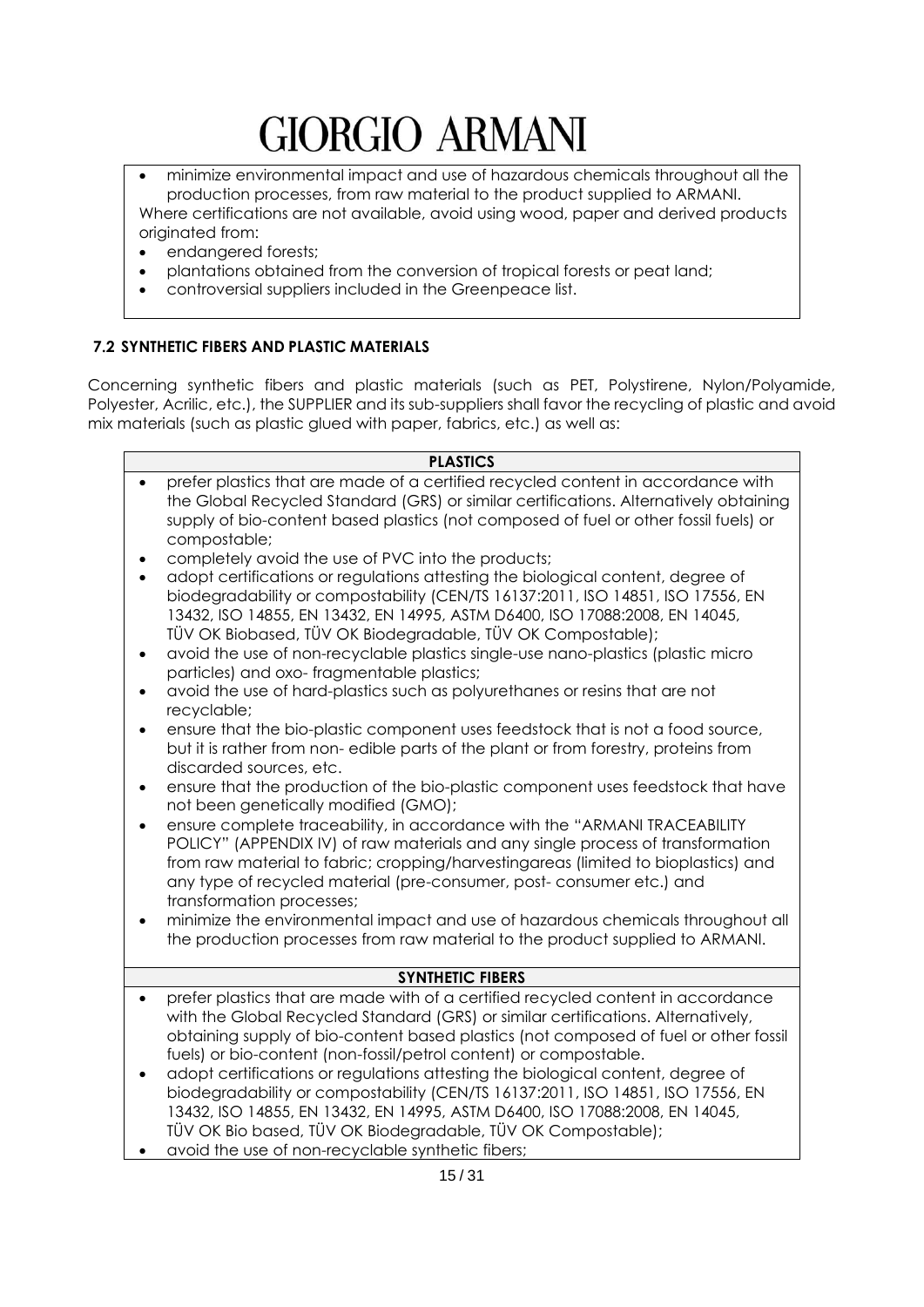- ensure that the bioplastic component is from non-food material, but rather comes from non-edible parts of plants, forest resources, proteins from scraps, etc.
- ensure that the production of the bio-plastic component is not produced from genetically modified (GMO);
- ensure complete traceability, in accordance with the "ARMANI TRACEABILITY POLICY" (APPENDIX IV) of raw materials and any single process of transformation from raw material to fabric; cropping/harvestingareas (limited to bioplastics) and any type of recycled material (pre-consumer, post- consumer etc.) and transformation processes
- minimize the environmental impact and use of hazardous chemicals throughout all the production processes from raw material to the tissue supplied to ARMANI.

## <span id="page-15-0"></span>**7.3 NATURAL MATERIALS OF ANIMAL ORIGIN**

Starting from the Fall Winter 2016 season and in agreement with Fur Free Alliance, the garments of the ARMANI Group's collections have been fur free. To reinforce its commitment towards animal welfare, GA will cease the use of angora wool for all its products starting from the Fall Winter 22-23 season. The SUPPLIER and its sub-suppliers shall specifically:

| <b>CASHMERE</b>                                                                                                                                                                                                                                                  |
|------------------------------------------------------------------------------------------------------------------------------------------------------------------------------------------------------------------------------------------------------------------|
| ensure that the animal farming has not led to recent conversion of sensitive and<br>important ecosystems and is not seriously degrading the land through soil erosion<br>and chemical inputs;                                                                    |
| use, if possible, fibers, yarn and/or fabrics that are Global Organic Textile Standard<br>(GOTS)-certified, or recycled or regenerated fibers that are Sustainable Fiber<br>Alliance (SFA) or Global Recycling Standard (GRS);                                   |
| guarantee, in accordance with the "ARMANI TRACEABILITY POLICY" (APPENDIX IV)<br>guarantee information on the origin of raw materials, farming areas and<br>transformation processes (detail of the processes, location and names of the<br>suppliers concerned); |
| ensure compliance with the "ARMANI ANIMAL WELFARE POLICY" (APPENDIX III)<br>throughout the supply chain                                                                                                                                                          |
| minimize the environmental impact and use of hazardous chemicals throughout all<br>the production processes, from raw material to the fabric supplied to ARMANI.                                                                                                 |
|                                                                                                                                                                                                                                                                  |
| <b>WOOL</b>                                                                                                                                                                                                                                                      |
| ensure that animal farming has not led to recent conversion of sensitive and<br>important ecosystems and is not seriously degrading the land through soil erosion<br>and chemical inputs;                                                                        |
| guarantee, in accordance with the "ARMANI TRACEABILITY POLICY" (APPENDIX IV)<br>guarantee information on the origin of raw materials, farming areas and                                                                                                          |
| transformation processes (detail of the processes, location and names of the<br>suppliers concerned);                                                                                                                                                            |
| ensure compliance with the "ARMANI ANIMAL WELFARE POLICY" (APPENDIX III)<br>throughout the supply chain;                                                                                                                                                         |
| use, if possible, fibers, yarn and/or fabrics that are Global Organic Textile Standard<br>(GOTS), Responsible Wool Standard (RWS) or recycled or regenerated fibers that<br>are Global Recycling Standard (GRS) certified;                                       |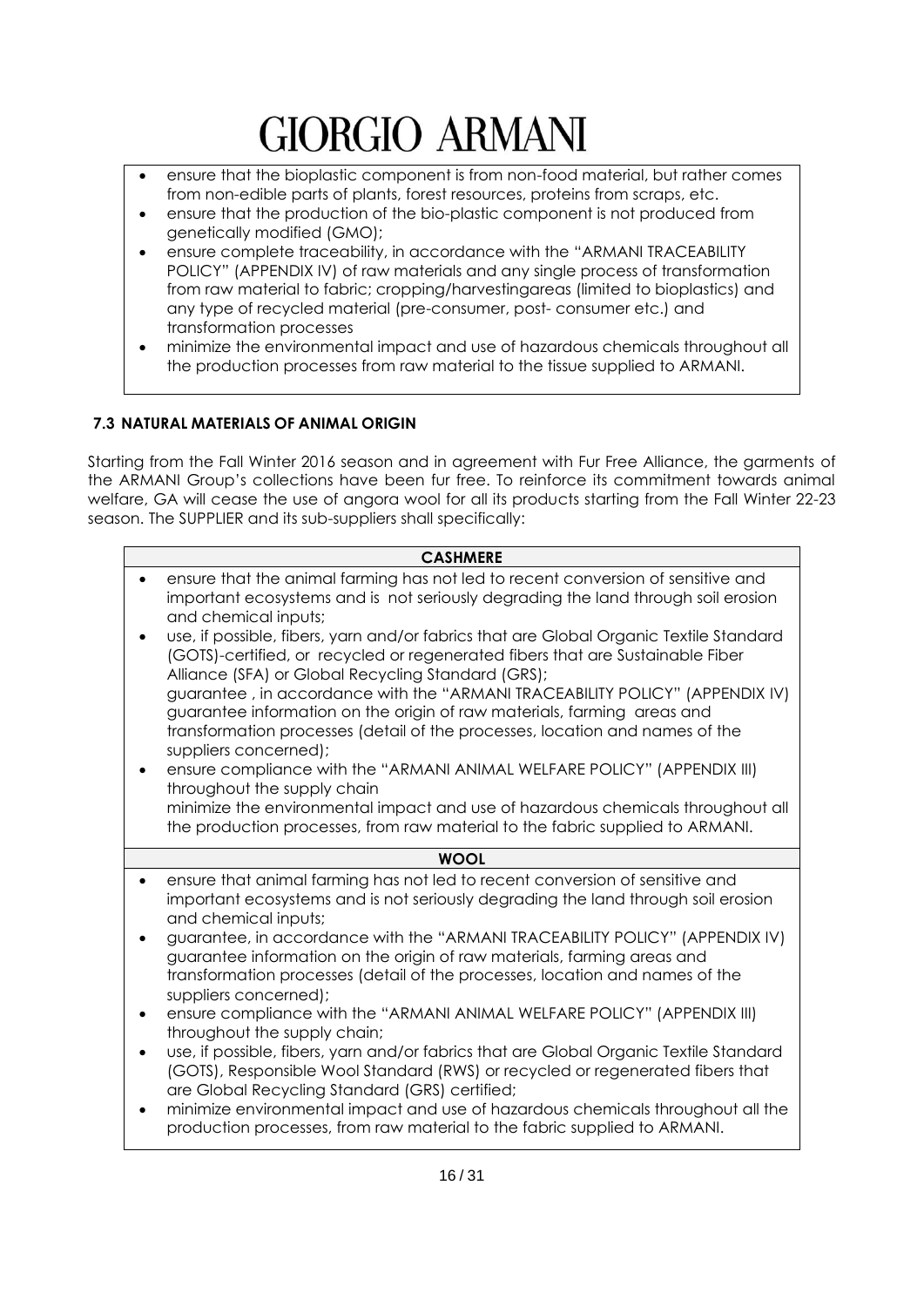#### **SILK**

- use, if possible, fibers, yarns and/or fabrics that are Global Organic Textile Standards (GOTS) certified;
- guarantee, in accordance with the "ARMANI TRACEABILITY POLICY" (APPENDIX IV) complete traceability from the origin of raw materials, to farming , harvesting (sericulture) to any single transformation process, from raw material to the fabric;
- minimize environmental impact and use of hazardous chemicals throughout all the production processes, from raw material to the fabric supplied to ARMANI.

#### **LEATHER**

- ensure that leather supplies do not come from farms involved in any form of deforestation;
- ensure complete traceability of leathers from farming and origin of leathers, slaughterhouse to any single tanning processes;
- ensure compliance with the "ARMANI ANIMAL WELFARE POLICY" (APPENDIX III) throughout the supply chain
- ensure that leather supplies do not come from farms which directly or indirectly use land recently converted to pasture from sensitive natural eco-systems with a high conservation value;
- guarantee that the leather sourced does not come from cattle grazing operations that occupy land disputed by indigenous groups or areas protected by federal, state or municipal legislation, or farms included in MTE's embargo list (Ministério do Trabalho e Emprego: [www.mte.gov.br\)](http://www.mte.gov.br/);
- minimize the environmental impact and use of hazardous chemicals throughout all the production processes, from raw material to the product supplied to ARMANI.

#### **PRECIOUS SKINS**

- not use animal skins from species that are listed in the IUCN Red List as: "near threatened", "vulnerable", "endangered" or "critically endangered";
- ensure that all species listed in CITES Appendices have the appropriate CITES permits that have been verified by the supplier;
- guarantee that they do not trade in (buy or sell) illegal species (i.e. CITES) and that all trade in skins complies with local and international laws;
- ensure complete traceability of skins from the animal breeding or capturing operations to any single tanning processes;
- provide, in accordance with the procedures set out by ARMANI, information on the source, processing facilities and tanning processes of skins (detail of processes,
- ensure compliance with the animal welfare standards in line with the "ARMANI ANIMAL WELFARE POLICY" (APPENDIX III)

#### **OTHER ANIMAL FIBERS**

- not use animal skins from species that are listed in the IUCN Red List as: "near threatened", "vulnerable", "endangered" or "critically endangered";
- ensure that all species listed in CITES Appendices have the appropriate CITES permits that have been verified by the supplier;
- guarantee that they do not trade in (buy or sell) illegal species (i.e. CITES) and that all trade in skins complies with local and international laws;
- ensure complete traceability of skins from the animal breeding or capturing operations to any single tanning processes;
- provide, in accordance with the procedures set out by ARMANI, information on the source, processing facilities and tanning processes of skins (detail of processes,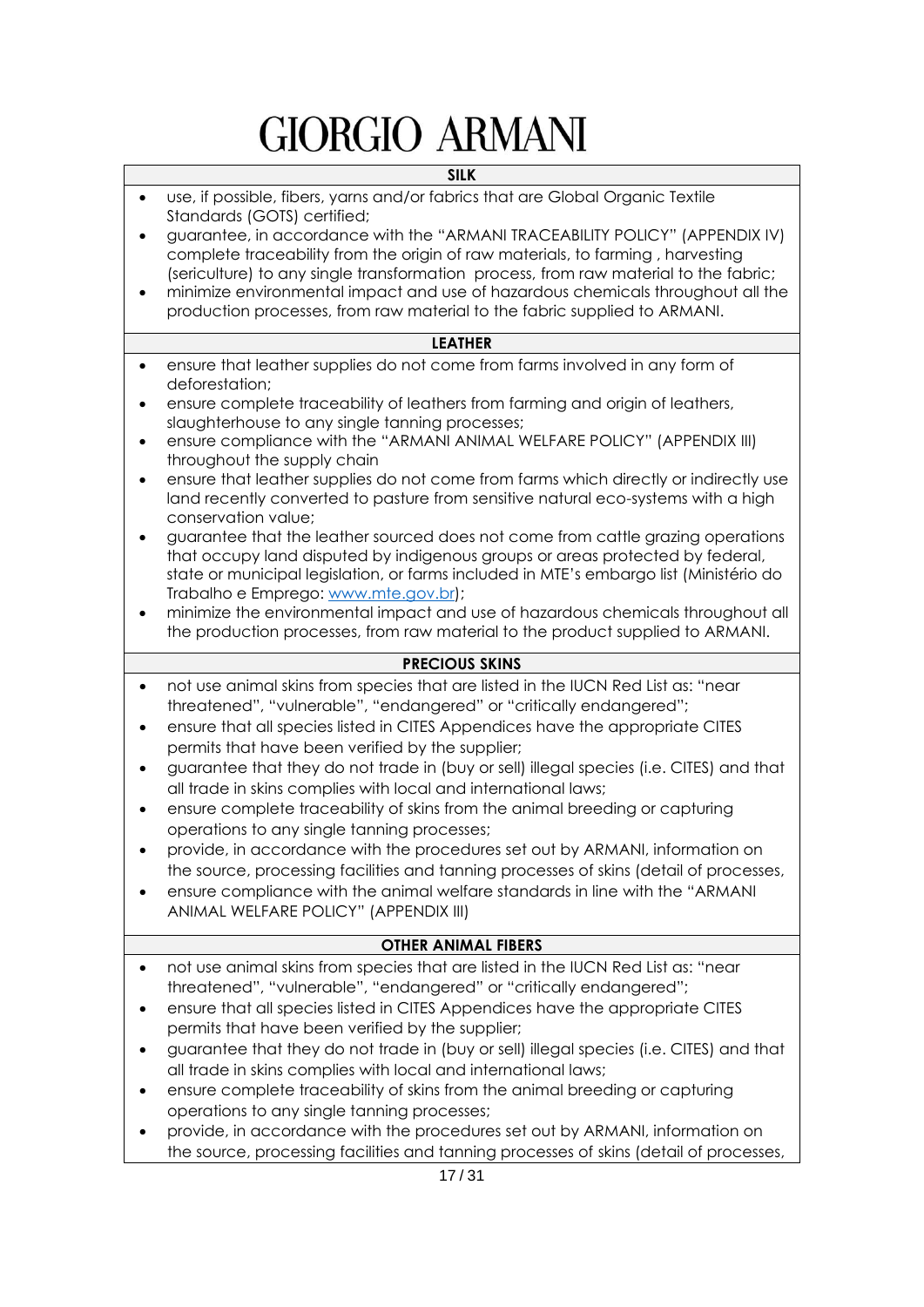• ensure compliance with the animal welfare standards in line with the "ARMANI ANIMAL WELFARE POLICY" (APPENDIX III)

## **DOWN AND FEATHER**

- ensure that feathers or downs are Responsible Down Standard (RDS)/Traceable Down Standard (TDS) certified or adopt, maintain and verify a sourcing policy that ensures there has been no live plucking and they don't derive from animals that have undergone force-feeding during the reproductive phase of their lives;
- guarantee the respect of the "ARMANI ANIMAL WELFARE POLICY" (APPENDIX III)
- ensure complete traceability of raw materials from farming to every stage of the transformation processes and provide, in accordance with "ARMANI TRACEABILITY POLICY" (APPENDIX IV), information on the origin of raw materials, farming areas and transformation processes (detail of the processes, location and names of the suppliers concerned);
- minimize the environmental impact and use of hazardous chemicals throughout all the production processes, from raw material to the product supplied to ARMANI.

## <span id="page-17-0"></span>**7.4 NATURAL MATERIALS OF PLANT ORIGIN**

#### **COTTON**

- not purchase cotton from Uzbekistan, Syria, Turkmenistan or any other country which is considered to be at high risk due to the use of child labour, forced labour or any other violation of the human rights;
- use, if possible, fibers, yarn and/or fabrics that are Global Organic Textile Standard (GOTS) certified or alternatively recycled or regenerated fibers that are Global Recycling Standards (GRS) certified;
- use Fairtrade-certified cotton or adopt, maintain and verify a sourcing policy that guarantees full compliance with this Code;
- avoid using genetically modified cotton;
- ensure complete traceability, in accordance with the "ARMANI TRACEABILITY POLICY" (APPENDIX IV) of raw materials from cropping/harvesting to any single transformation process, from raw material to the fabric; minimize environmental impact and use of hazardous chemicals throughout all the production processes, from raw material to the product supplied to ARMANI.

#### <span id="page-17-1"></span>**7.5 OTHER MATERIALS**

## **COLOURED GEMSTONES**

- ensure stones do not come from activities or organizations sponsoring conflicts, terrorism or devoted to the violation of human rights;
- ensure that supplied stones have been extracted in full compliance with the strictest social and environmental standards;
- avoid obtaining supply of stones coming from war zones;
- adopt internationally recognized certifications related to the integrity of the processes and of the supply chain of precious metals and stones (for example RJC COP - Responsible Jewellery Council - Code of Practice);
- make sure that all actors involved in the supply chain (for example mine workers) adhere to the UN Declaration of Human Rights principles as well as the UN Declaration on the Rights of Indigenous Peoples (UNDRIP);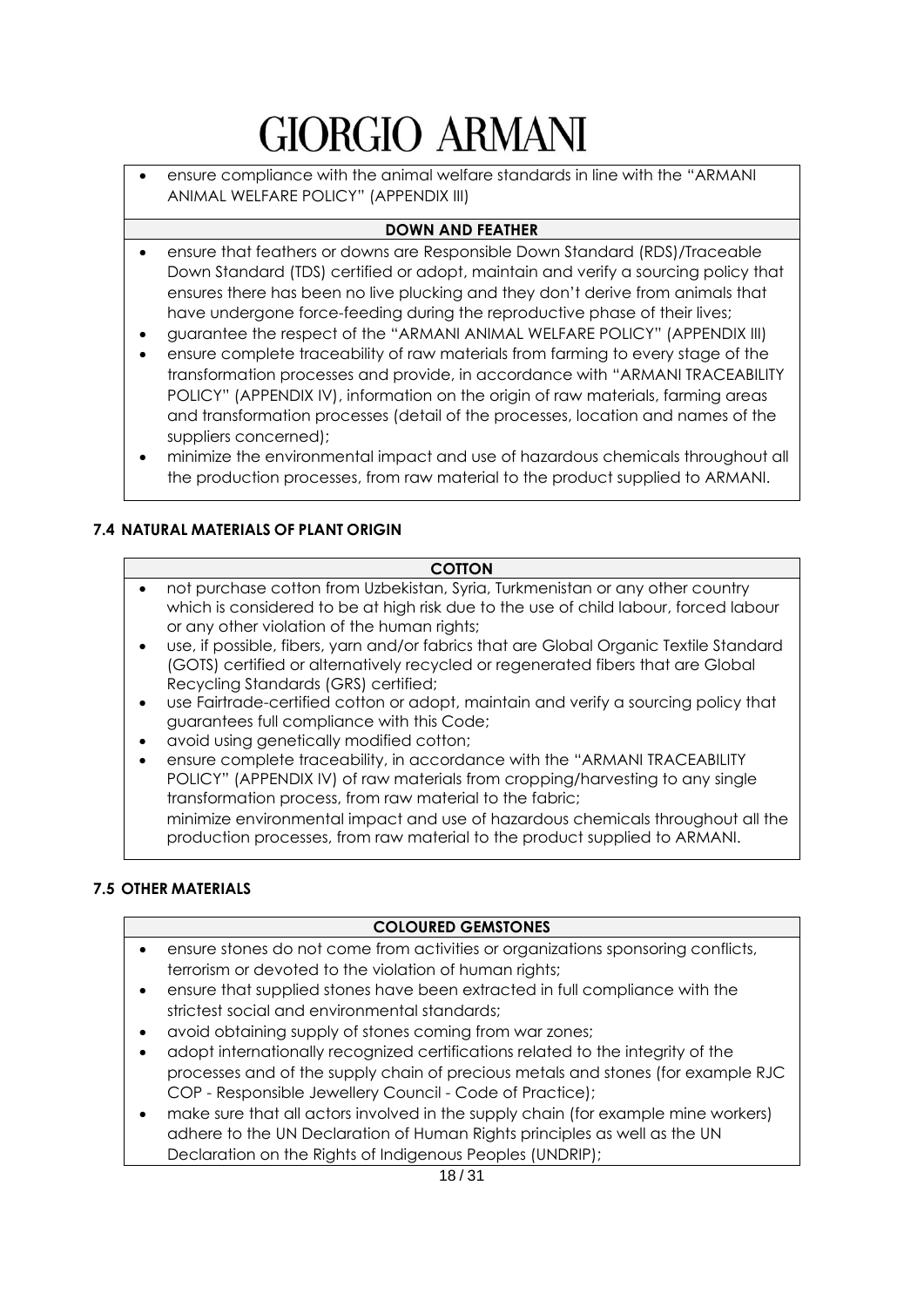- ensure complete traceability of raw materials from mining to every stage of the transformation processes and provide, in accordance with the "ARMANI TRACEABILITY POLICY" (APPENDIX IV), information on the origins of the raw materials, mining operations and transformation processes (detail of the processes, location and names of the suppliers concerned);
- minimize the environmental impact and the use of hazardous chemicals throughout all the production processes from raw material to the product supplied to ARMANI;
- provide ARMANI with the sales invoice that encloses a statement regarding the origin of the stones from legitimate sources, not involved either in the funding of conflicts or violation of Human Rights and verified in accordance with the la OECD Due Diligence Guidance for Responsible Supply Chains of Minerals from Conflict-Affected and High-Risk Areas.

## **OTHER PRECIOUS METALS (SILVER, PLATINUM-GROUP METALS, ETC.)**

The SUPPLIER and its sub suppliers shall provide, as of now, ARMANI with only gold or products containing gold that meet one of the following requirements:

- the purchased gold is Fair mined (FM) or Fairtrade (FT) certified;
- the purchased gold is RJC-CoC certified;

Additionally, the SUPPLIER and its subcontractors shall:

- ensure complete traceability of raw materials from mining to any single transformation process and provide, in accordance with the "ARMANI TRACEABILITY POLICY" (APPENDIX IV) the procedures set out by ARMANI, information on the origins of the raw materials, mining operations and transformation processes (detail of the processes, location and names of the suppliers concerned);
- minimize the environmental impact and the use of hazardous chemicals throughout all the production processes from raw material to the product supplied to ARMANI;
- the sale invoice to ARMANI shall enclose a statement about the origin of gold from legitimate sources, not involved in the funding of conflicts in compliance with the OECD Due Diligence Guidance for Responsible Supply Chains of Minerals from Conflict-Affected and High-Risk Areas. This statement, in case of RJC CoC- certified gold, may be replaced by the Transfer Document attached to the invoice.

## **OTHER NON-PRECIOUS METALS AND ALLOYS**

- provide metals and alloys that come from legitimate activities, not involved in sponsoring conflicts, in the violation of human rights and exploitation of people;
- minimize environmental impact and use of hazardous chemicals throughout the entire production processes, from raw material to the product supplied to ARMANI;
- provide, in accordance with the "ARMANI TRACEABILITY POLICY" (APPENDIX IV), information on the origins of the raw materials

## **PERFUMES AND COSMETICS**

• avoid performing tests on animals for cosmetics and perfumes as well as for all the ingredients used in their manufacturing.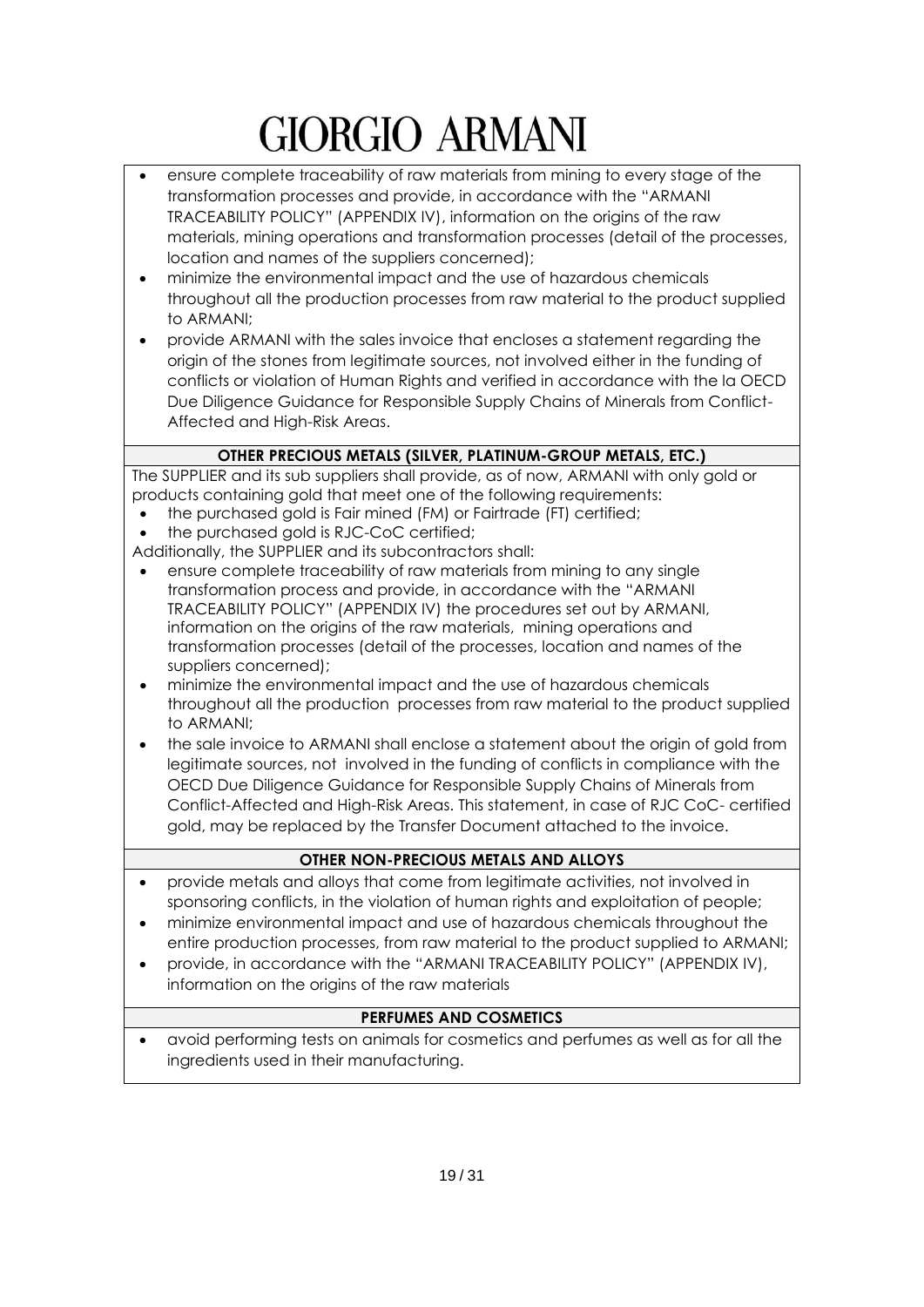## <span id="page-19-0"></span>**8.0 PROCUREMENT OF SERVICES**

These requirements apply to all type of services requested by and provided to any GA department or business unit by its SUPPLIER and sub-suppliers in all its activities and throughout the supply chains of all its brands. Services not included among catering, transport and accommodation, security, cleaning, care and maintenance services, any type of consulting services and any other services shall be carried out according to the precautionary principle. The precautionary principle means acting carefully and conservatively to minimise potential impact affecting the environment and human health. Specific requirements are as follows.

## <span id="page-19-1"></span>**8.1 CATERING AND BEVERAGES CATERING**

The SUPPLIER and its sub-suppliers shall provide food products that are intrinsically safe and healthy. The food product must comply with applicable laws as well as:

- be prepared by favoring the use of natural raw/organic materials or, alternatively, naturally extracted components and limit the use of additives to cases of undoubted benefit for products and people;
- respect animal welfare and protect natural and cultural biodiversity;
- be obtained from non-GMO raw materials, containing no GMOs fractions and not produced from GMO.

In addition, the SUPPLIER and its sub-suppliers undertake to:

- favor unpacked food or, alternatively, provide food product packaging that ensures the maintenance of organoleptic, nutritional and safety characteristics and gives exhaustive information about nutritional values, shelf life, methods of preservation and use of the product and any allergenic substances present in it, according to the law;
- plan catering with great care, so as to avoid food waste and optimize the management of food surpluses/leftovers by, for example, donating them to local associations;
- <span id="page-19-2"></span>• increase the procurement of seasonal and locally sourced/fairtrade food products.

## **8.2 TRANSPORT AND ACCOMODATION SERVICES**

The SUPPLIER and its sub-suppliers shall endeavor to favour and offer:

- green transport options, such as hybrid, electric, biomethane-fueled vehicles or public transport;
- hotels or guests houses that are certified according to international standards for the sustainable management of buildings;
- optimized solutions for material transportation that, for example, increase truck loading efficiency and reduce the number of vehicles.

#### <span id="page-19-3"></span>**8.3 SECURITY SERVICES**

The SUPPLIER and its sub-suppliers shall provide security services in compliance with the respect of human rights. In particular, it is:

- requested to adopt policies about good behavior and the use of force to prevent abuse, misconduct or violations of human rights;
- allowed to provide prevention, protection, surveillance and defense services that are not under the exclusive competence of the police;
- prohibited to engage or hire persons involved in violations of human rights;
- allowed to use force only if strictly necessary and in proportion to the threat;
- permitted to use services, technology and security as self-defense only.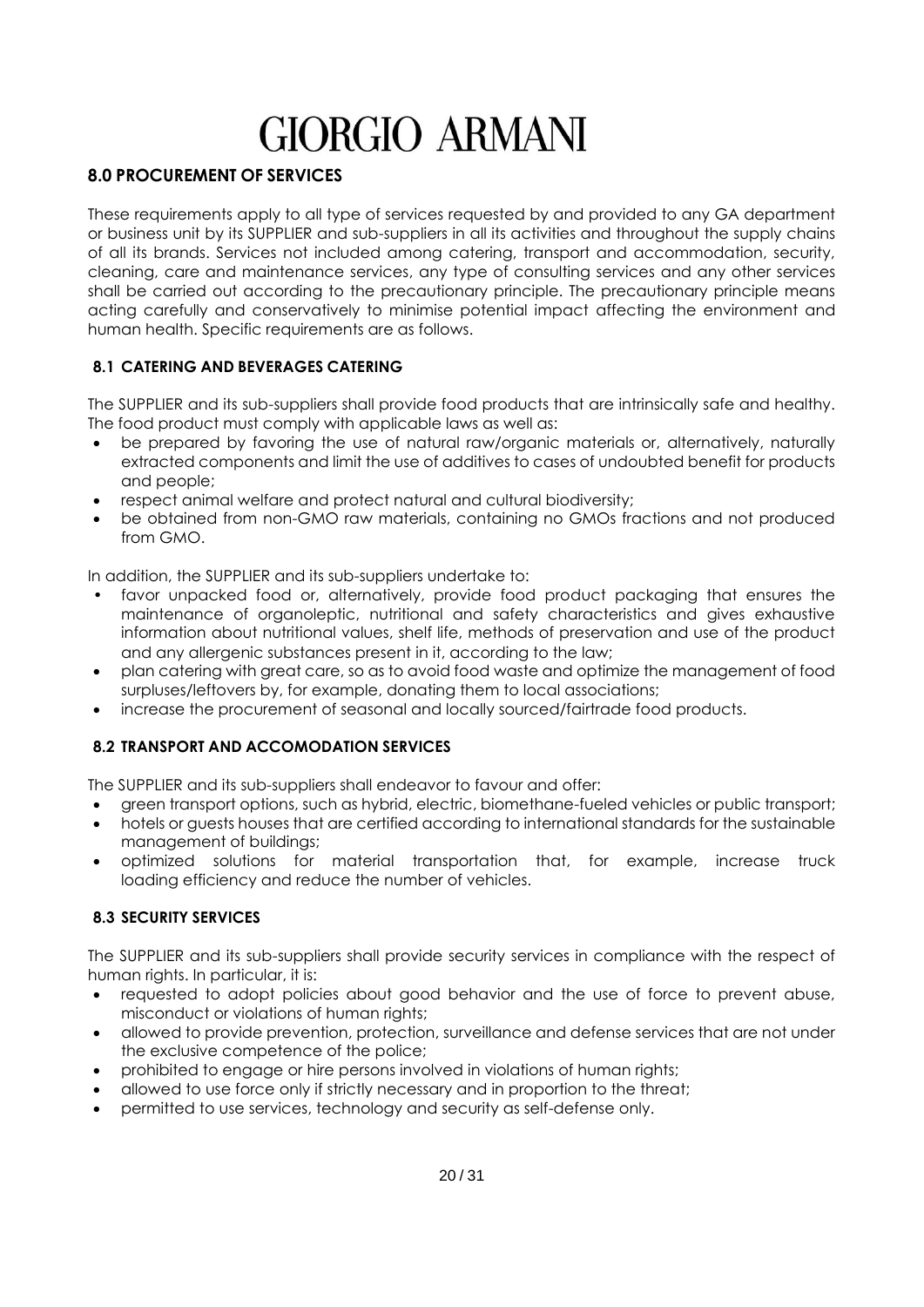### <span id="page-20-0"></span>**8.4 CLEANING, CARE AND MAINTENANCE SERVICES**

The SUPPLIER and its sub-suppliers shall:

- use cleaning techniques and equipment that minimize the amount of cleaning agents, water and electricity used, waste generated, and the impact on indoor air quality;
- use cleaning products without hazardous chemicals and with low environmental impact;
- use maintenance techniques and equipment that minimize the amount of materials, water and electricity used, waste generated, and the impact on indoor air quality;
- use products and materials that are biodegradable and do not contain hazardous ingredients;
- provide staff with continuous training on the correct procedures to be used to carry out cleaning and maintenance activities safely and with a low environmental impact.

## <span id="page-20-1"></span>**9.0 MANAGEMENT OF EVENTS**

These guidelines provide a common framework for all the sustainable events of ARMANI with the objective of minimizing as much as possible the environmental impact.

These guidelines apply to all types of GA events (including product launches, runway shows, corporate and press events, shooting/ADV campaigns, sales campaigns, panel discussions, speaker/networking sessions, conferences, seminars, VIP experiences, sponsorships, trade shows, expos, exhibitions, awards and competitions, festivals, parties, webinars, etc.).

The SUPPLIER and its sub-suppliers involved shall specifically refer to section:

- 5.0 RESPECT FOR HUMAN RIGHTS AND EMPLOYEES' RIGHTS IN THE WORKPLACE for social requirements.
- 6.0 RESPECT AND PROTECTION OF THE ENVIRONMENT for environmental requirements.
- 7.0 MATERIAL SOURCING for requirements concerning the supply of any type of materials.
- 8.0 PROCUREMENT OF SERVICES for requirements about any type of services and specifically:
	- o Catering and beverages catering
	- o Transport & accommodation services
	- o Security services
	- o Products cleaning, care and maintenance services
- 10.0 MANAGEMENT OF REAL ESTATE AND INTERIOR DESIGN for guidelines about the sustainable management of real estate and interior design projects.

#### <span id="page-20-2"></span>**9.1 SERVICES RELATED TO THE DESIGN AND REALIZATION OF EVENTS**

The SUPPLIER and its sub-suppliers shall apply the main internationally recognized laws, standards, certifications, protocols and guidelines and any other specific clauses that GA will share for the sustainable management of events.

The SUPPLIER and its sub-suppliers involved in the design and realization of the event shall, during the design, production, installation and dismantling phases, monitor and adopt solutions that reduce waste and plastic, paper, energy and water consumption as well as optimize any other materials consumption. In particular, they shall:

*Installation and waste management*

- Reduce:
	- o Regarding the scenography of the event, avoid the production as well the purchase of (single-use) components, favoring the renting of equipment, furniture and material which may be returned or re-used afterwards.
- Reuse & upcycle/recycle:
	- o Reuse, upcycle/refurbish or recycle all materials or setting-ups used for the structure, decoration and equipment. The SUPPLIER and its sub-suppliers in charge of the setting must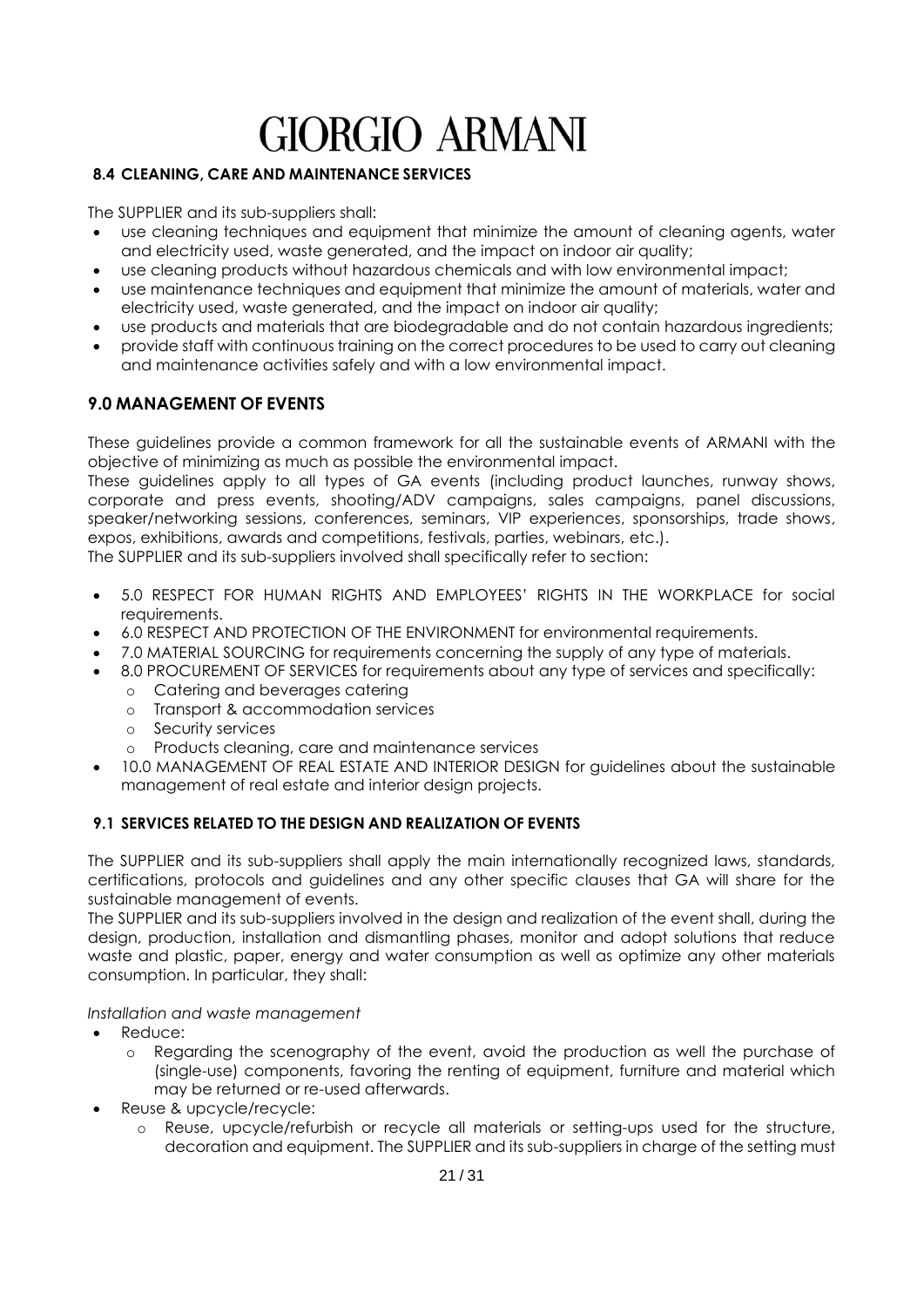provide a plan of how they will accomplish this as well as all the information, technical sheets and certifications on the above-mentioned materials.

- o Donate materials to external organizations or third local entities for upcycling.
- o Favor recycled materials when manufacturing the structure and decoration (carpets, etc.) of the event and backstage, and do not use PVC (Polyvinyl chloride)-based materials.
- o Favor non-flammable materials and use only natural and organic products to reduce the ecological impact.
- o Ensure that the process to recycle the materials used is not dangerous for the health and safety of people involved.

#### *Waste management*

• Place adequate bins for waste sorting on site. Materials to be sorted and allocated to the adequate channel include at least: paper, cardboard, packaging/metal/glass/batteries, ewaste.

*Plastic management* 

• Ban single use plastic (in particular plastic bottles and catering utensils) and try to limit the use of plastic in general.

*Paper management* 

• Use only certified paper and cardboard for products and packaging and optimize the use of it.

#### *Energy management*

- When possible, limit use of auxiliary power units fed by fossil fuel and request connection to local electricity grid and establishment of a contract with a green electricity supplier providing renewable energy.
- If possible, use highly performing heating/air conditioning systems and LEDs for lighting systems.

#### *Water management*

• Monitor and reduce water consumption through dedicated systems and maintain water quality.

For further detail, please refer to the ARMANI SUSTAINABILITY GUIDELINES FOR THE MANAGEMENT OF EVENTS.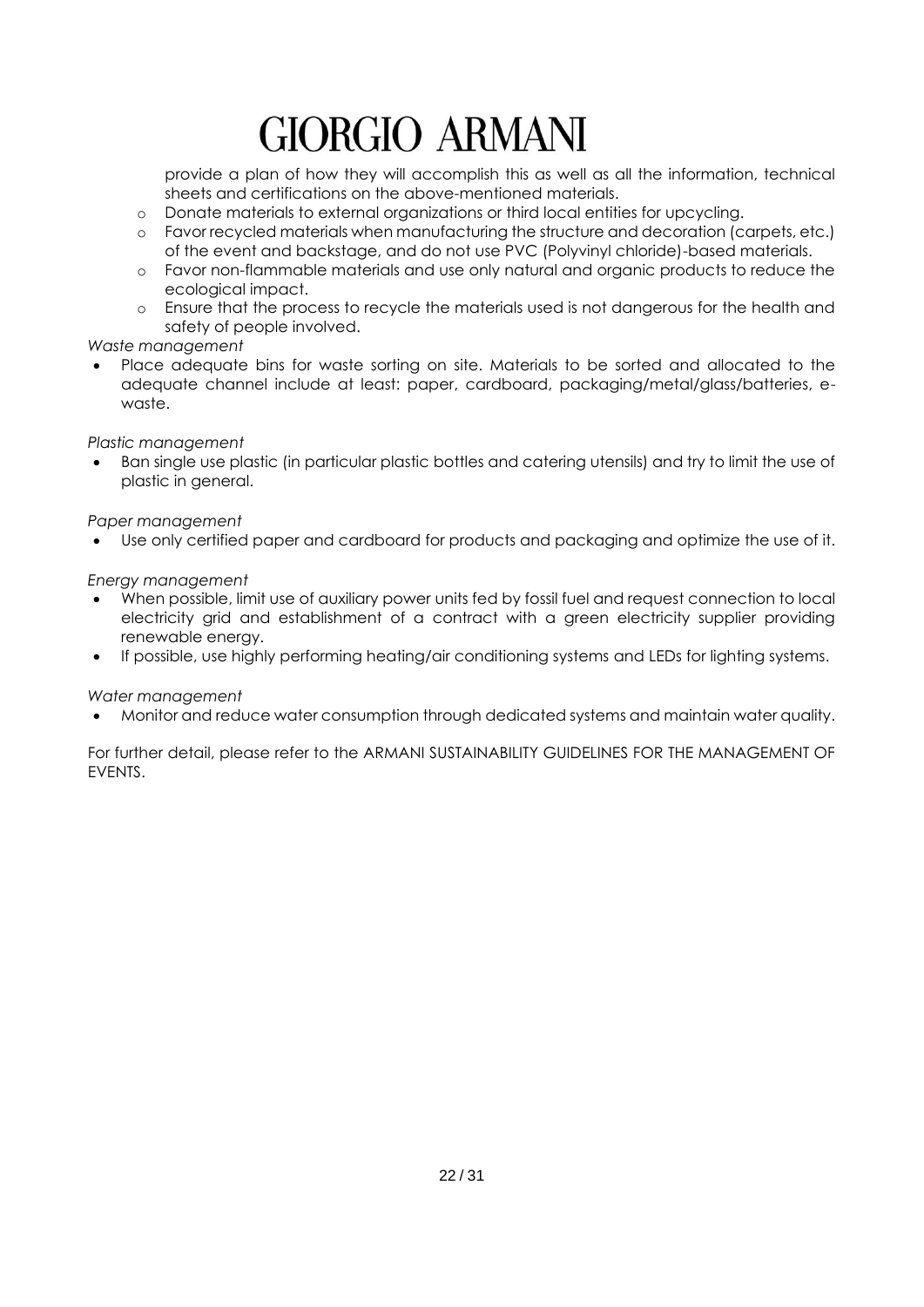## <span id="page-22-0"></span>**10.0 MANAGEMENT OF REAL ESTATE AND INTERIOR DESIGN**

These guidelines state what is expected from the SUPPLIER and its sub-suppliers about the sustainable management of any real estate and interior design projects (restaurants, hotels, cafés, clubs, showrooms, retail stores, showrooms, etc.) whereby GA is involved to any extent. The SUPPLIER and its-suppliers involved shall specifically refer to section:

- 5.0 RESPECT FOR HUMAN RIGHTS AND EMPLOYEES' RIGHTS IN THE WORKPLACE for social requirements.
- 6.0 RESPECT AND PROTECTION OF THE ENVIRONMENT for environmental requirements.
- 7.0 MATERIAL SOURCING for requirements concerning the supply of any type of materials.
- 8.0 PROCUREMENT OF SERVICES for requirements about any type of services and specifically:
	- o Catering and beverages catering
	- o Transport & accommodation services
	- o Security services
	- o Products cleaning, care and maintenance services
- 9.0 MANAGEMENT OF EVENTS for guidelines about the sustainable management of any type of event.

The SUPPLIER and its sub-suppliers shall refer to the main international standards, certifications, protocols, guidelines and to any other specific clauses that GA will share for the sustainable management of real estate and interior design projects (as per APPENDIX II: LIST OF MAIN CERTIFICATION SCHEMES, INTERNATIONAL PROTOCOLS AND INITIATIVES, AND MATERIAL TRADEMARKS REGARDING SOCIAL AND ENVIRONMENTAL RESPONSIBILITY) for what concerns:

- The conscient use of natural resources
- The implementation and eventually the certification of an energy management system as well as the monitoring of its own energy consumptions
- The use of high efficiency lightening technologies
- The reduction of the network energy consumptions
- The co-generation or trigeneration
- The reduction of use of fossil-based generating sets and the use of fossil-based electricity
- The development of a maintenance plan
- The sustainable management of transportation systems
- The use of devices and materials with low VOC
- The improvement of water management
- The management of hazardous substances
- The proper management of waste
- The use of environmentally focused packaging and product composition
- The promotion of the supply and consumption of local fair-trade food
- The protection of the biodiversity of the ecosystems involved

For further detail, please refer to the ARMANI SUSTAINABILITY GUIDELINES FOR THE MANAGEMENT OF REAL ESTATE AND INTERIOR DESIGN.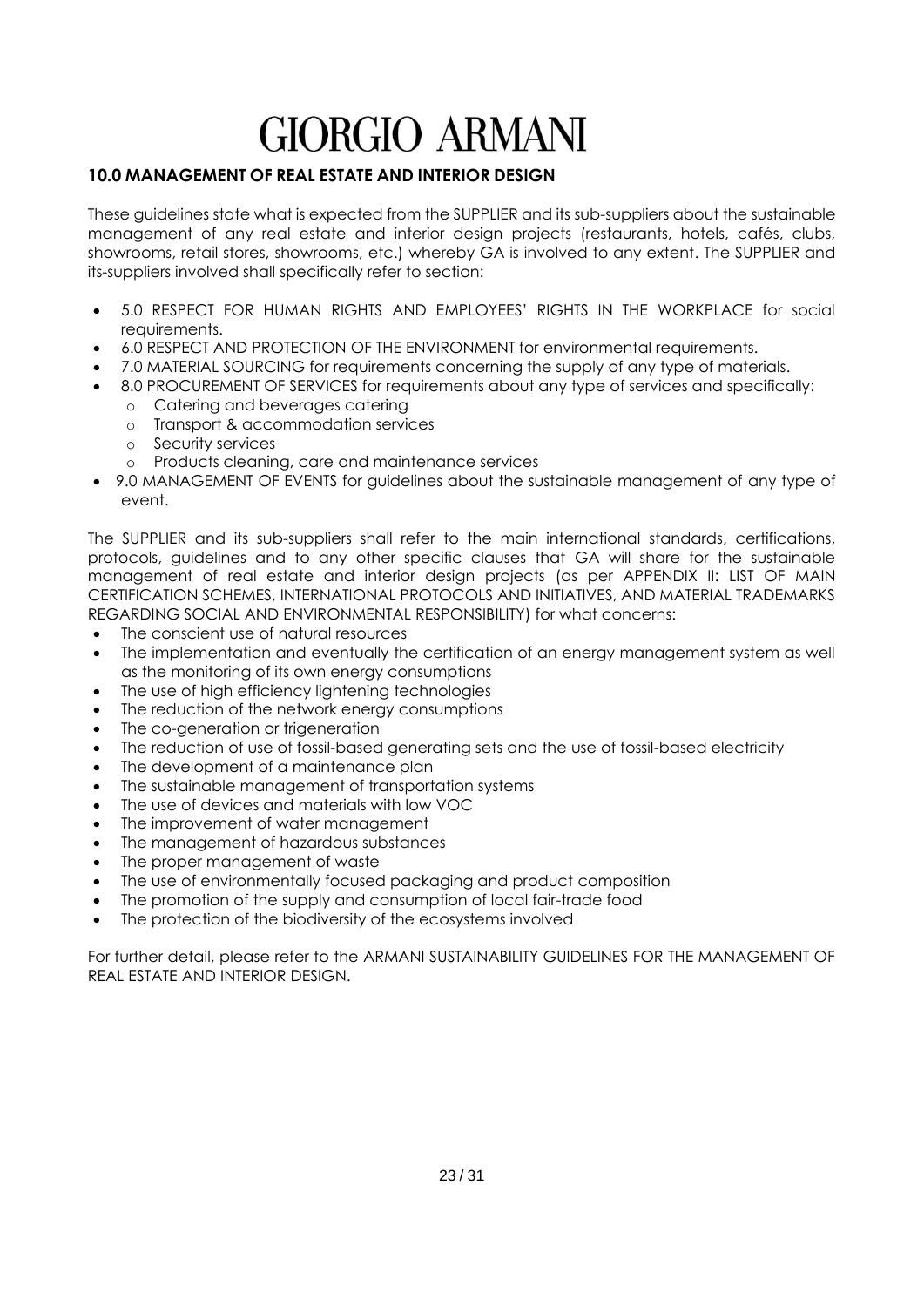## <span id="page-23-0"></span>**11.0 SUSTAINABILITY COMMITMENT**

Upon request from ARMANI to ensure that the requirements of this Code are applied, the SUPPLIER and its sub-suppliers shall provide:

- details on their environmental impacts and an annual communication about the performed activities and actions of improvement in terms of elimination, reduction as well as an eventual compensation of the residual environmental impacts;
- inventory of chemicals used during the production of ARMANI's products;
- information about PRSL and MRSL Compliance and implementation;
- information about sustainability programs, actions and progress;
- information regarding new suppliers/sub-suppliers used in the production process and sourcing;
- information regarding traceability and sourcing of raw materials used for ARMANI production;
- information on how The SUPPLIER and its sub-suppliers intend to reuse, recondition and recycle the materials used for the staging of the event.

We therefore ask your company to commit to what follows:

- to comply with the sustainability requirements within this Code by signing and dating it;
- to provide, at our request, detailed information on programmes, actions and progress regarding the actual application of the sustainability requirements within this Code;
- to accept Audits, whether or not pre-announced, which our company is entitled to conduct in order to ensure that the sustainability requirements within this Code are being respected;
- to implement any corrective steps and actions for improvement requested;
- to provide up-to-date information regarding new sub-suppliers used in the production process and sourcing;
- to keep, and make available to the people instructed to conduct the audit, appropriate records to prove compliance with the sustainability requirements within this Code;
- to communicate the sustainability requirements within this Code to your sub-suppliers involved in the production, processing or/and procurement of materials, raw materials and services and ensure that they sign a document where they acknowledge and accept these requirements, or create and sign an equivalent statement of compliance;
- to require your sub-suppliers to undertake your company's obligations, including their willingness to accept inspection audits, checks and information requests from our company and/or from our representatives.

We wish to point out that compliance with the sustainability requirements within this Code is a pivotal parameter in selecting our supplier and sub-suppliers. Non-compliance with these requirements and lack of cooperation in determining and adopting corrective actions may result in the termination of our business relationship. We trust in your willingness to help us promote and implement the important values and principles within this Code, which qualify us as an excellent operator, not only for the quality of our products, but also for our social, environmental and economical accountability to the communities where we operate.

Sincerely yours,

Company Name: example and date:

Stamp and signature of the Company representative:

For any communication, please send an email at Sustainability Department to the following address: [info.csr@giorgioarmani.it.](mailto:Info.csr@giorgioarmani.it)

For further information, please refer to our website: [https://www.armani.com/en](https://www.armani.com/en-gb/experience/corporate/social-responsibility/social-responsibility-supply-chain)[gb/experience/corporate/social-responsibility/social-responsibility-supply-chain](https://www.armani.com/en-gb/experience/corporate/social-responsibility/social-responsibility-supply-chain)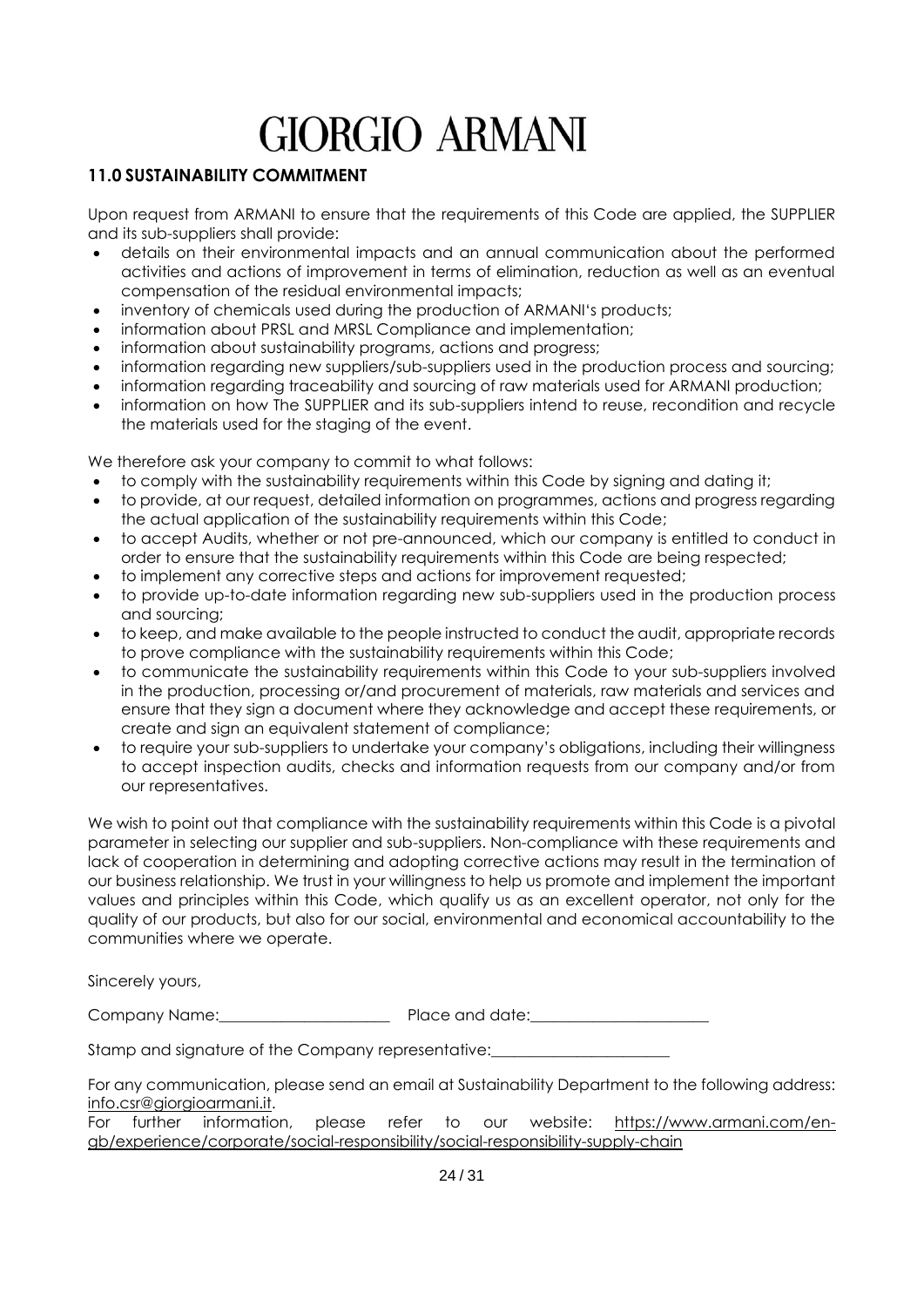#### <span id="page-24-0"></span>**APPENDIX I: LIST OF MAIN CONVENTIONS AND DECLARATIONS REGARDING SOCIAL AND ENVIRONMENTAL RESPONSIBILITY**

- ILO (International Labour Organization): www.ilo.org
- IPCC (Intergovernmental Panel on Climate Change): www.ipcc.ch
- IMO (International Maritime Organization): www.imo.org
- Millennium Ecosystem Assessment: www.unep.org
- OECD (Organisation for Economic Co-Operation and Development): www.oecd.org
- OECD Due Diligence Guidance for Responsible Supply Chain from Conflict-Affected and High-Risk Areas: mneguidelines.oecd.org/mining.htm
- Ramsar Convention: www.ramsar.org
- Geneva Conventions: www.icrc.org
- International Covenant on Economic, Social and Cultural Rights;
- International Covenant on Civil and Political Rights;
- UN (United Nations) Convention on the Rights of the Child;
- UN (United Nations) Convention on the Elimination of All Forms of Discrimination Against Women;
- UN (United Nations) Convention on the Elimination of All Forms of Racial Discrimination;
- UN Guiding Principles on Business and Human Rights;
- UN Sustainable Development Goals;
- UNDRIP UN principles in the Declaration of Human Rights and the United Nations Declaration on the Rights of Indigenous Peoples;
- Rio Declaration on Environment and Development: www.unep.org/rio20
- UNCTAD (United Nations Conference on Trade and Development): www.unctad.org
- UNESCO (United Nations Educational, Scientific and Cultural Organization): en.unesco.org/
- UNEP (United Nations Environment Program): www.unep.org
- FAO (Food and Agriculture Organization): www.fao.org
- Rotterdam Convention: www.pic.int
- WCED (World Commission on Environment and Development): sustainabledevelopment.un.org/
- The Fundamental Conventions of the International Labour Organisation (ILO)
- The Ethical Trading Initiative (ETI) Base Code
- FLA Workplace Code of Conduct and Compliance Benchmarks
- Convention on International Trade in Endangered Species of Wild Fauna and Flora (CITES)
- Social Accountability International (SAI)
- Responsible Jewellery Council (RJC)
- ISO 30415 Human resource management Diversity and inclusion
- Voluntary Principles on Security and Human Rights: http://www.voluntaryprinciples.org/
- Armani's Modern Slavery Act Statement
- Armani's Code of Ethics

#### <span id="page-24-1"></span>**APPENDIX II: LIST OF MAIN CERTIFICATION SCHEMES, INTERNATIONAL PROTOCOLS AND INITIATIVES, AND MATERIAL TRADEMARKS REGARDING SOCIAL AND ENVIRONMENTAL RESPONSIBILITY**

- [Organic Content Standard \(OCS\)](https://textileexchange.org/standards/organic-content-standard/)
- [Global Recycled Standard \(GRS\)](https://textileexchange.org/standards/recycled-claim-standard-global-recycled-standard/)
- [Recycled Claim Standard \(RCS\)](https://textileexchange.org/standards/recycled-claim-standard-global-recycled-standard/)
- Sustainable Fiber Alliance (SFA)
- Traceable Down Standard (TDS)
- [Responsible Down Standard \(RDS\)](https://textileexchange.org/standards/responsible-down/)
- Global Organic Textile Standard (GOTS)
- [Responsible Wool Standard \(RWS\)](https://textileexchange.org/standards/responsible-wool/) / Responsible Animal Fiber (RAF)
- [Responsible Mohair Standard \(RMS\)](https://textileexchange.org/standards/responsible-mohair/) / Responsible Animal Fiber (RAF)
- Forest Stewardship Council Standard (FSC)
- Programme for Endorsement of Forest Certification Standard (PEFC)
- EU Ecolabel
- Institute of Quality Certification for the Leather Sector (ICEC)
- Leather Working Group (LWG)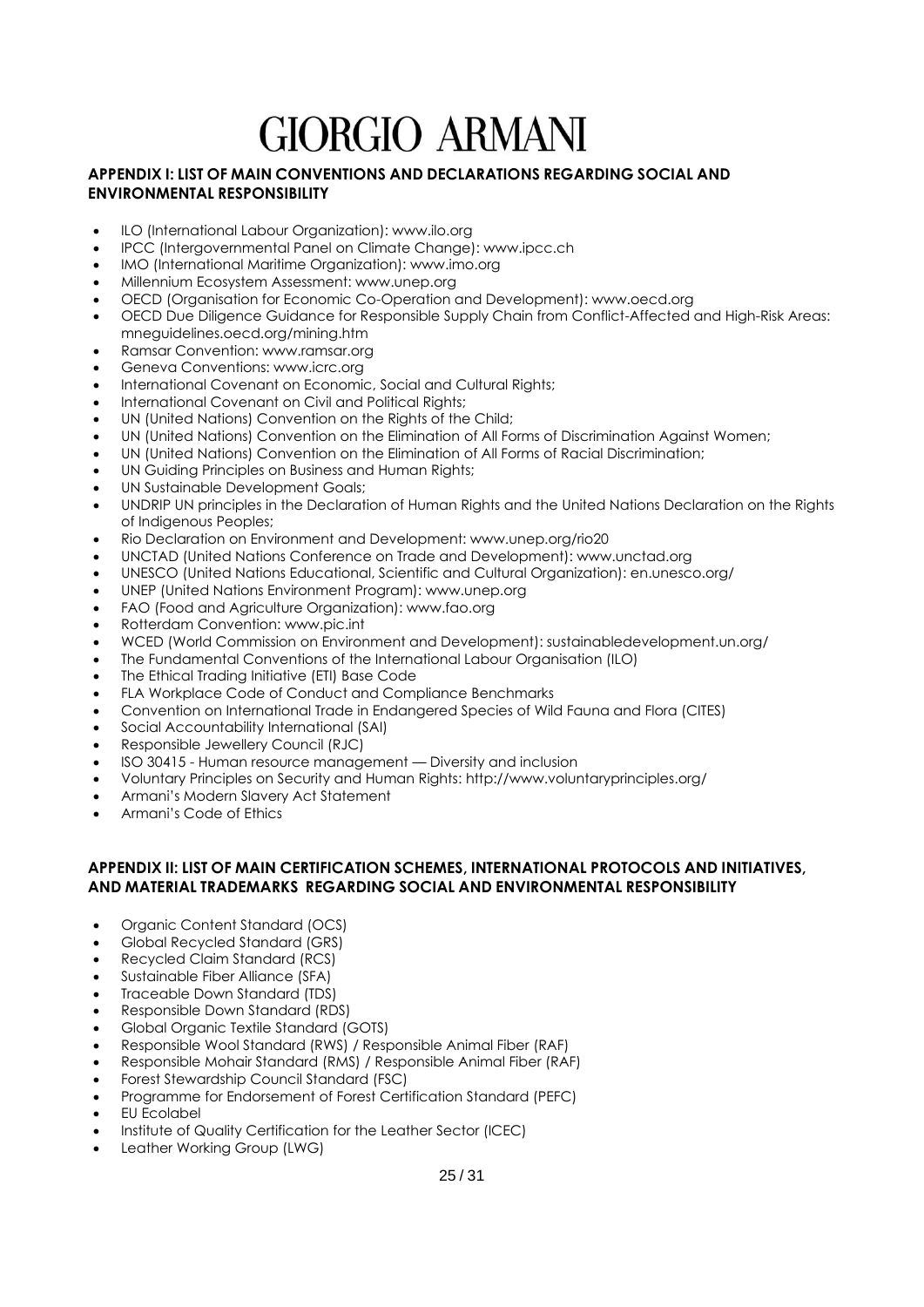- BIODEGRADABLE UNI EN 14046:2003
- **Better Cotton Initiative (BCI)**
- UNI CEN/TS 16137:2011. Plastics Determination of bio-based carbon content
- UNI EN ISO 14851:2019. Determination of the ultimate aerobic biodegradability of plastic materials in an aqueous medium - Method by measuring the oxygen demand in a closed respirometer
- ISO 17556. Plastics Determination of the ultimate aerobic biodegradability of plastic materials in soil by measuring the oxygen demand in a respirometer or the amount of carbon dioxide evolved
- EN 13432:2000. Packaging Requirements for packaging recoverable through composting and biodegradation - Test scheme and evaluation criteria for the final acceptance of packaging
- UNI EN ISO 14855-2:2018. Determination of the ultimate aerobic biodegradability of plastic materials under controlled composting conditions - Method by analysis of evolved carbon dioxide - Part 2: Gravimetric measurement of carbon dioxide evolved in a laboratory-scale test.
- EN 13432:2000. Requirements for packaging recoverable through composting and biodegradation. Test scheme and evaluation criteria for the final acceptance of packaging
- UNI EN 14995:2006. Plastics Evaluation of compostability Test scheme and specifications
- ASTM D6400. Standard Specification for Labeling of Plastics Designed to be Aerobically Composted in Municipal or Industrial Facilities
- ISO 17088:2008. Specifications for compostable plastics
- EN 14045:2003. Packaging Evaluation of the disintegration of packaging materials in practical oriented tests under defined composting conditions
- ISO 50001:2018. Energy management systems Requirements with guidance for use
- ISO 14001:2015. Environmental management systems Requirements with guidance for use
- Leadership in Energy and Environmental Design (LEED)
- Building Management System (BMS)
- Building Energy Management System (BEMS)
- [Global Sustainability Assessment System](http://gord.qa/uploads/formsnew/GSAS_Overview_07_for_web.pdf) (GSAS)
- Carbon Disclosure Project (CDP)
- Science-Based Targets initiative (SBTi)
- Sustainable Apparel Coalition (SAC)
- Textile Exchange
- The National Chamber of Italian Fashion (CNMI)
- The Fashion Pact
- LENZING™ ECOVERO™
- TENCEL™ Lyocell
- TENCEL<sup>™</sup> Modal
- LENZING<sup>™</sup> Lyocell
- LENZING™ Modal
- LENZING ™ Viscose
- ZQ Natural Fibre
- TÜV OK Biobased
- TÜV OK Biodegradable
- TÜV OK Compostable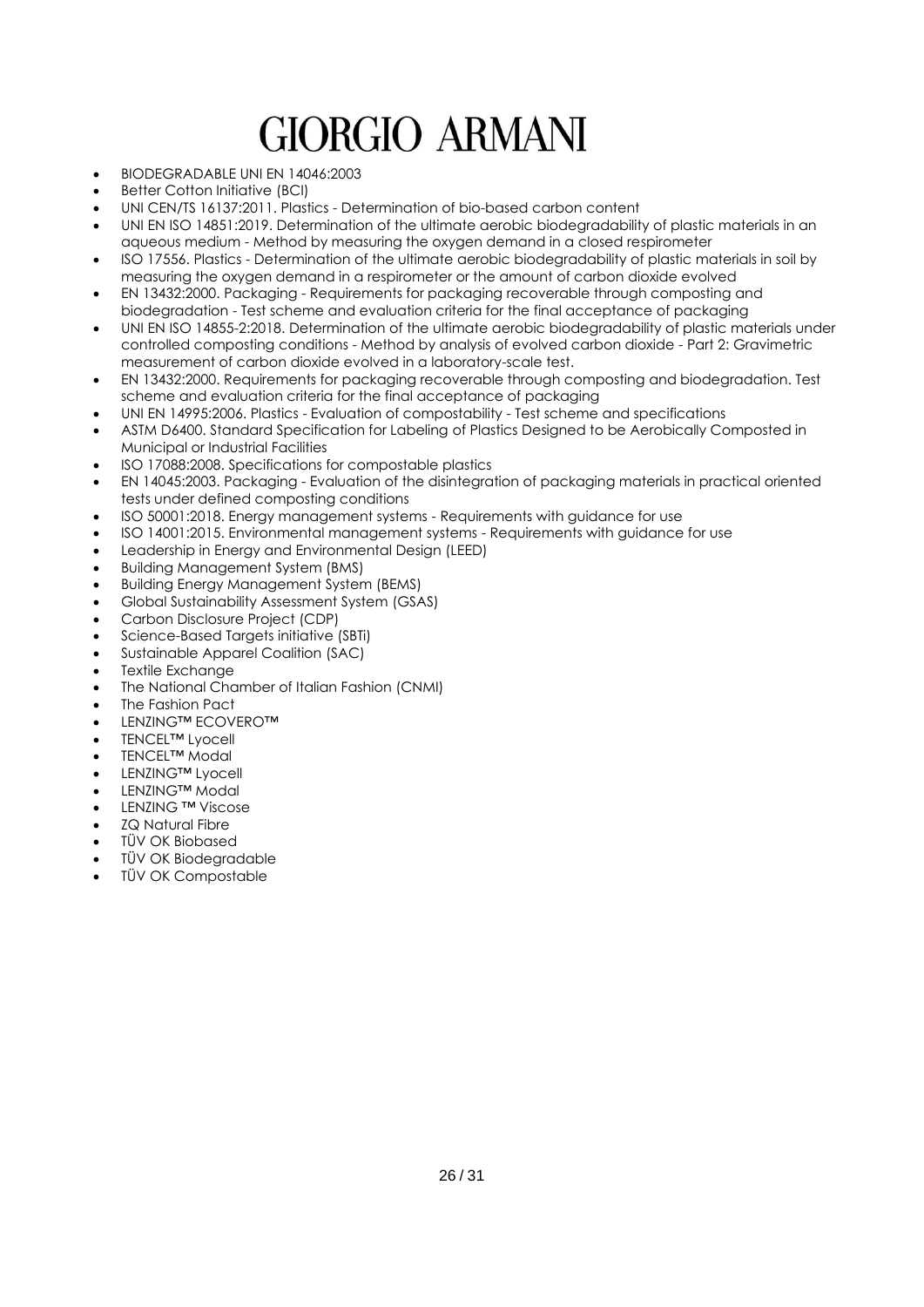#### <span id="page-26-0"></span>**APPENDIX III: ANIMAL WELFARE POLICY**

ARMANI is deeply committed to embedding sustainability across our business activities and supply chains. To ensure care and respect for animals in ARMANI's supply chains, ARMANI has developed a policy based on the best existing welfare standards, guidance and practices across the world, aim to improve upon these and be among the most stringent.

This document is updated annually and in the direction of a progressive decrease in the use of animal derived materials.

ARMANI's commitment to animal welfare and is based on fundamental principles. Globally, the most commonly cited animal welfare principles are the Five Freedoms. The Five Freedoms originated from a review of the intensive livestock sector but are now applied more broadly to aspects of animal welfare that is under human control. In short, the Five Freedoms are as follows: freedom from hunger and thirst, freedom from discomfort, freedom from pain, injury and disease, freedom to express normal behaviors and freedom from fear and distress. The Five Freedoms underpin the ARMANI ANIMAL WELFARE POLICY and request the SUPPLIER and its subsuppliers, who are managing animals, to guaranteeing the following principles:

- room to move around freely:
- handled carefully and calmly with no mistreatment or abuse;
- managed to promote good health and treated immediately should disease or injury be discovered;
- free access to clean, fresh water;
- fed a diet that is nutritionally appropriate to their species and age;
- cared for by competent and trained stock people;
- humane handling at end of life;
- enrichments in their environment appropriate to their species;
- health, welfare and thermal comfort maintained and additional conditions for when fibers are collected;
- all animals can perform their normal behaviors, being managed in herds or flocks, and given the opportunity to graze, browse and forage during their lives.

Starting from the Fall Winter 2016 season and in agreement with Fur Free Alliance, the garments in the ARMANI Group's collections have been fur free. To reinforce its commitment towards animal welfare, GA will cease the use of angora wool for all its products starting from the Fall Winter 22-23 season.

In this regard, the SUPPLIER and its sub-suppliers are required to sign the following documents:

- Fur Free Policy
- Statement on the Disposal of Angora Wool
- Supplier Declaration on Animal Welfare

#### <span id="page-26-1"></span>**APPENDIX IV: TRACEABILITY POLICY**

To meet the highest standards of best practices in the luxury sector, Armani strives to reduce absolute scope 1 and 2 GHG emissions 50% by 2030 from a 2019 base year and absolute scope 3 GHG emissions 42% from purchased goods and services and downstream transportation and distribution by 2029 from a 2019 base year. Therefore, the Group aims to:

- achieve 25% of key raw materials with low climate impact (e.g. organic, regenerative, sustainable etc.) by 2025
- achieve 50% of renewable energy across operations by 2025 and 100% by 2030;
- eliminate single-use plastic from B2C packaging by 2025 and B2B packaging by 2030;
- purchase 50% recycled plastic for B2C packaging by 2025 and B2B packaging by 2030;
- purchase 100% of FSC/PFSC certified paper for BC packaging by 2025 and B2B packaging by 2030.

Therefore, the Group aims to achieve 100% traceability of key raw materials in its supply chains by 2025: the only way to mitigate the risks associated with social and environmental impacts. Indeed, Armani is committed to:

- achieving the highest level of transparency within its value chain;
- complying with all national and international laws, principles and regulation notably related to human rights, fundamental freedom, health and safety and the environment;
- understanding the origin of raw materials and working towards full traceability;
- collaborating with its suppliers who must work towards improving traceability (by engaging with all the parties involved along the supply chain) and acknowledging the animal welfare practices in the countries of livestock production and slaughter;
- maintaining systems of document management regarding traceability.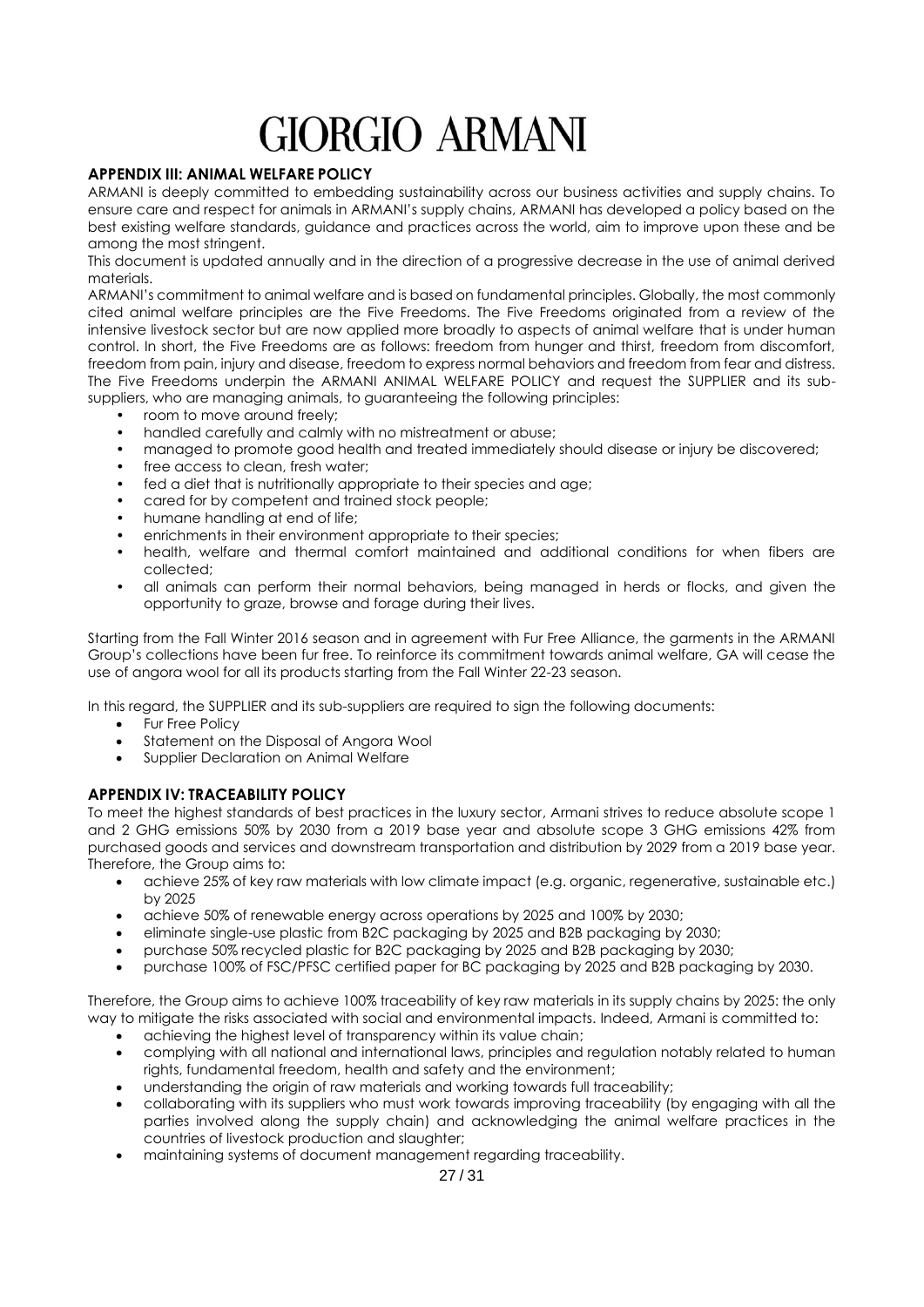Full traceability requires collaboration across all the supply chain and beyond: Armani also requires third party verification of traceability and sourcing claims.

#### <span id="page-27-0"></span>**APPENDIX V: GLOSSARY**

- **Child labour**: Any work performed by a child younger than the age(s) specified in the above definition of a child, except as provided for by ILO Recommendation 146.
- **Child**: Any person under 15 years of age, unless the minimum age for work or mandatory schooling is higher by local law, in which case the stipulated higher age applies in that locality.
- **Collective bargaining agreement**: A contract specifying the terms and conditions for work, negotiated between an organisation (e.g. employer) or group of employers and one or more worker organisation(s).
- **Corrective action:** Action to eliminate the cause(s) and root cause(s) of a detected non-conformance. Note: Corrective action is taken to prevent recurrence.
- **Forced or compulsory labour**: All work or service that a person has not offered to do voluntarily and is made to do under the threat of punishment or retaliation or that is demanded as a means of repayment of debt.
- **Home worker**: A person who is contracted by the organisation or by its supplier, sub-supplier or subcontractor, but does not work on their premises.
- **Human trafficking**: The recruitment, transfer, harbouring or receipt of persons, by means of the use of threat, force, deception or other forms of coercion, for the purpose of exploitation.
- **Interested parties**: An individual or group concerned with or affected by the social performance and/or activities of the organisation.
- **Living Wage**: The remuneration received for a standard work week by a worker in a particular place sufficient to afford a decent standard of living for the worker and her or his family. Elements of a decent standard of living include food, water, housing, education, health care, transport, clothing, and other essential needs including provision for unexpected events.
	- o Matching offers of and applications for employment, without the agency becoming a party to the employment relationship(s) which may occur;
	- o Employing workers with a view to making them available to a third party entity, which assigns their tasks and supervises the execution of these tasks.
- **May**: In this Code the term "may" indicates a permission.
- **Non-conformance**: Non-compliance with a requirement.
- **Personnel:** All individuals employed or contracted by an organisation, including but not limited to directors, executives, managers, supervisors, workers and contract workers such as security guards, canteen workers, dormitory workers and cleaning workers.
- **Preventive action:** Action to eliminate the cause(s) and root cause(s) of a potential non-conformance. Note: Preventive action is taken to prevent occurrence.
- **Private employment agency**: Any entity, independent of the public authorities, which provides one or more of the following labour market services:
- **Remediation of child labourers**: All support and actions necessary to ensure the safety, health, education and development of children who have been subjected to child labour, as defined above, and whose work has been terminated.
- **Risk assessment**: A process to identify the health, safety and labour policies and practices of an organisation and to prioritise associated risks.
- **Shall:** In this Code the term "shall" indicates a requirement.
- **Social performance**: An organisation's achievement of full and sustained compliance with SA8000 while continually improving.
- **Stakeholder engagement**: The participation of interested parties, including but not limited to the organisation, trade unions, workers, worker organisations, suppliers, contractors, buyers, consumers, investors, NGOs, media and local and national government officials.
- **Supplier/sub-supplier/sub-contractor**: Any entity or individual(s) in the supply chain that directly or indirectly provides GA with goods or services integral to, utilised in or for the production of the GA's goods or services. They correspond to the entity or individual(s) responsible for implementing the requirements of this Code, including all personnel employed by them.
- **Worker organisation**: An autonomous voluntary association of workers organised for the purpose of furthering and defending the rights and interests of workers.
- **Worker**: All non-management personnel.
- Young worker: Any worker under the age of 18 but over the age of a child, as defined above.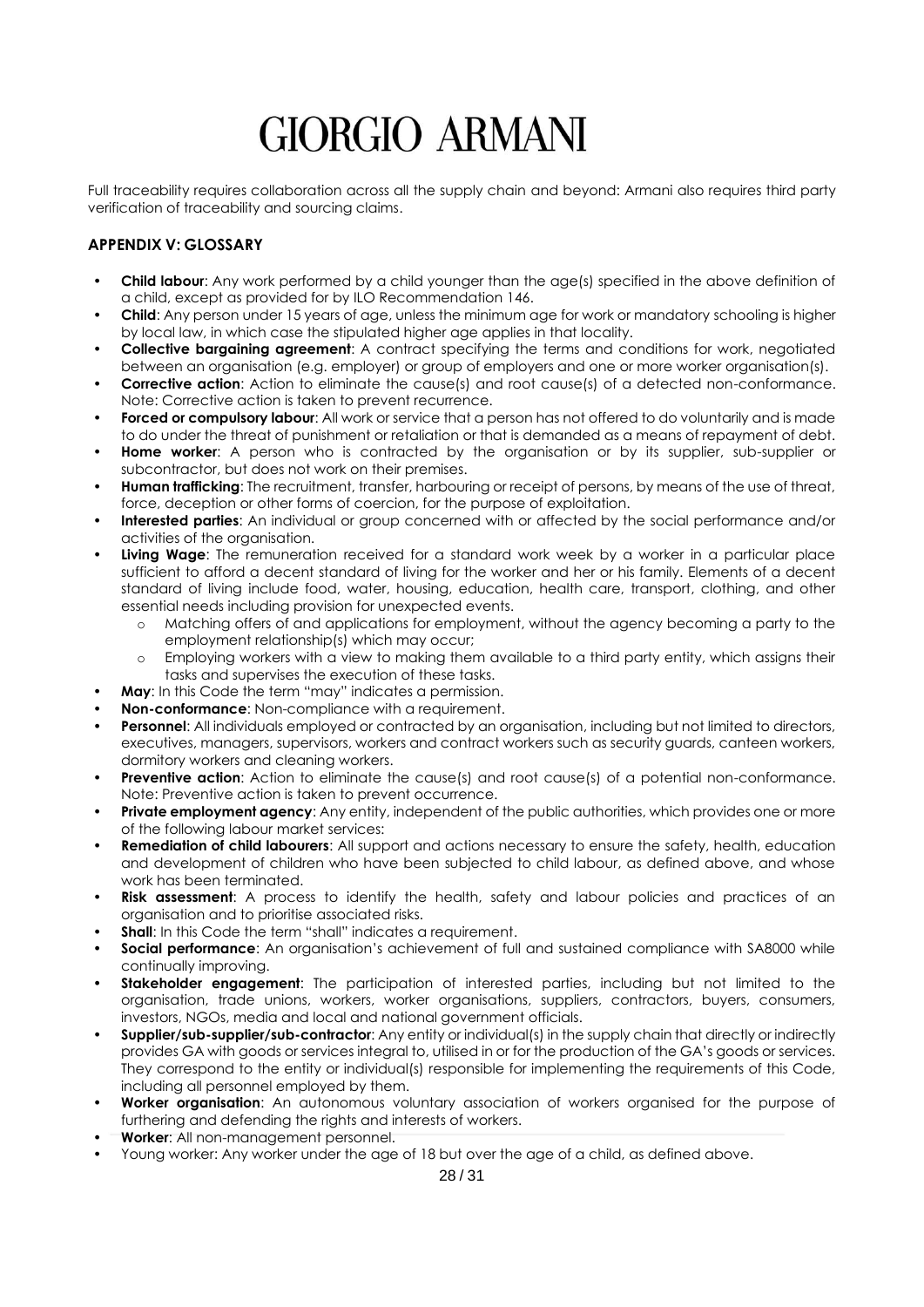- **Biodiversity**: Also known as biological diversity, is the variety of all life on earth. Biodiversity can also be studied within a particular ecosystem.
	- **Organic**: The term "organic" indicates a product obtained in compliance with the following criteria:
		- o Chemical pesticides, synthetic fertilizers, antibiotics and other substances are subject to strict labeling or elimination;
		- o Genetically modified organisms (GMOs) are prohibited;
		- o plant and animal species resistant to diseases and adapted to the environment are used;
		- o The livestock is supplied raised in the open air and fed with organic fodder, without the use of artificial feed;
		- o Animal husbandry practices are tailored to the various livestock species;
		- o Chemicals used in manufacturing processes are subject to restrictions.
- **Cotton Ecotec** is the brand that represents a fully traceable and made in Italy production cycle that uses 100% pre-dyed fabric scraps from the packaging, therefore pre-consumer, and transforms them into yarns suitable for the production of shuttle fabrics for clothing and furniture.<http://www.ecotecproject.com/>
- **ECONYL by Aquafil:** Nylon derived from the regeneration of recycled plastic polymers (post-consumer waste) and 100% regenerable. ECONYL was born thanks to the collaboration with the Healthy Seas organization that deals with recovering plastic waste in the oceans. Healthy Seas recovers from the ocean floor mainly fishing nets abandoned or lost by fishing boats.<http://healthyseas.org/about/regeneration/>
- **Fairtrade:** Its objective is to support the most disadvantaged producers in developing countries, enabling them to enter the trading system in conditions of transparency and fairness and thus improving their living standards. The Fairtrade Minimum Price is the guaranteed and stable minimum price, independent of market fluctuations, that is paid to producers for their goods. It is established in agreement with the producers to allow them to receive an income that covers production costs but also allows investments for the development of the company.
- **FSC (Forest Stewardship Council)**: The Forest Stewardship Council (FSC) is a non-governmental and nonprofit organization that includes environmental groups (eg Greenpeace, WWF and Legambiente) and social groups, indigenous communities, forest owners, working industries and trade in wood and paper, groups of large-scale distribution (. Ikea and Castorama), researchers and technicians, who collaborate in order to promote responsible forest management throughout the world. The FSC® brand identifies products containing wood from forests managed in a correct and responsible manner according to rigorous environmental, social and economic standards. The forest of origin has been independently controlled and evaluated in accordance with these standards (principles and criteria of good forest management), stability and approved by the Forest Stewardship Council®, through the participation and consent of the interested parties. FSC 100% is preferred over FSC Mix.
- **GOTS (Global Organic Textile Standard):** The GOTS standard was developed in order to guarantee the consumer that organic textile products are obtained in compliance with stringent environmental and social criteria applied at all levels of production, from the harvesting of the fibers in the field. natural to the subsequent manufacturing stages, up to the labeling of the finished product. They can be certified according to the GOTS:
	- o textile products containing at least 70% natural fibers from organic farming, such as (but not exclusively): fibers, yarns, fabrics, clothing, textile accessories (brought or worn), textile toys, household linen, mattresses and bed linen bed, as well as personal care products;
	- o manufacturing processes such as, for example, dyeing or printing carried out on behalf of third parties by operators who adopt management models and procedures that comply with the requirements set by the GOTS;
	- o chemical products (dyes and auxiliaries) for the textile industry that can be used in the finishing of GOTS certified textile products. The evaluation of a chemical product is mainly based on the verification of the toxicological and ecotoxicological characteristics.
- **GRS (Global Recycled Standard)**: The Standard aims to encourage the reduction of the consumption of resources (virgin raw materials, water and energy) and to increase the quality of recycled products. The GRS provides for the release of an environmental declaration verified by a third party that proves:
	- o the content of recycled materials of their products (both intermediate and finished)
	- o compliance with environmental and social criteria in all of the production chain.

All products that are composed of at least 20% pre-consumer and post-consumer recycled materials can be GRS certified. The GRS criteria extend to the following areas:

- o Composition of the product and content of recycled materials
- o Maintaining traceability throughout the entire production process
- o Restrictions on the use of chemicals.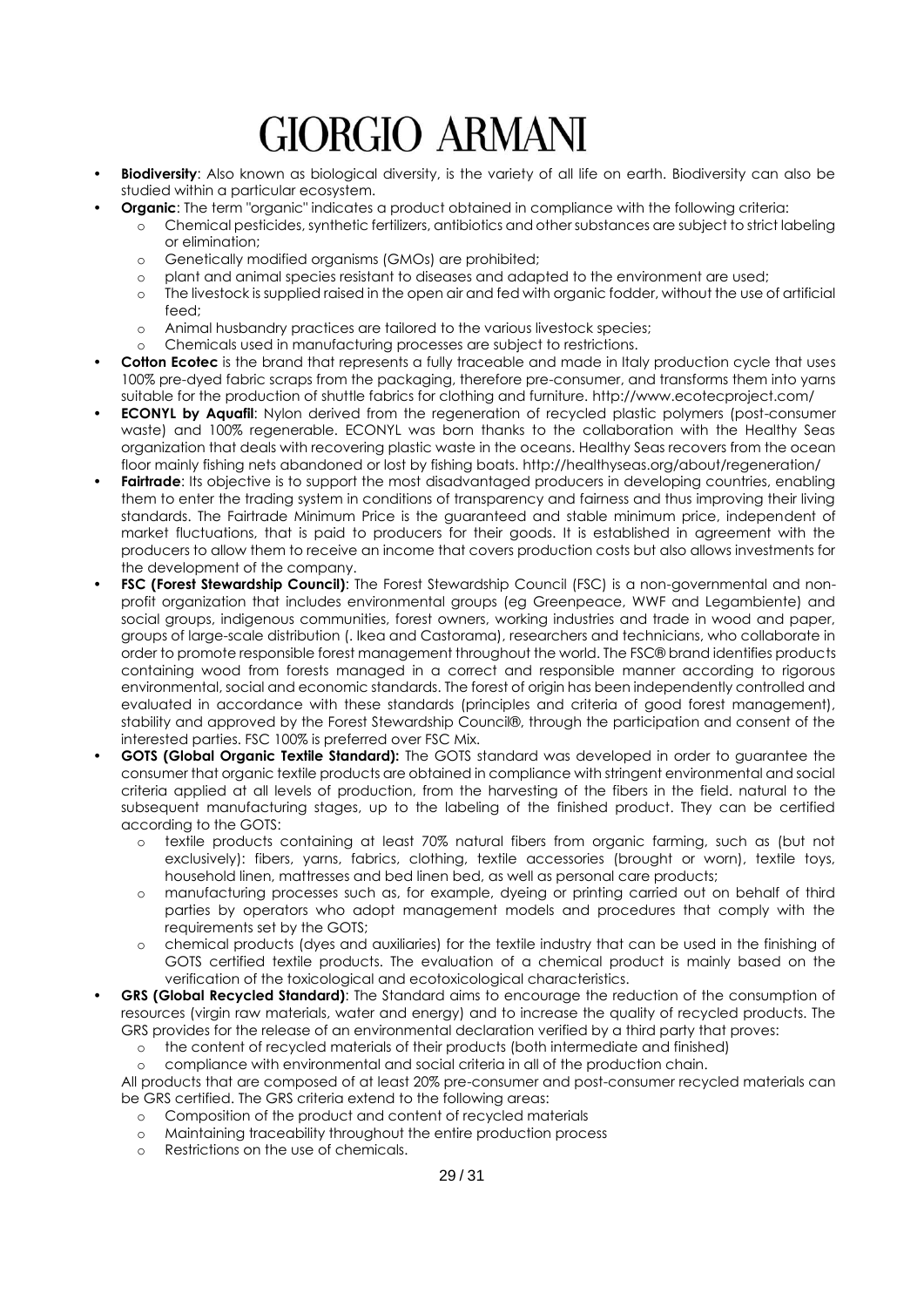- o Compliance with relevant environmental criteria which may relate to: water supply; wastewater discharge; and water discharges; energy recovery (use of selected waste); polluting emissions into the atmosphere; waste production and management; soil and groundwater contamination; management of dangerous substances, preparations and materials; noise emissions; emergency management
- o Respect for social criteria relating to workers' rights.
- Lenpur ™: It is a cultivated wood fiber. Lenpur fiber comes from a pure cellulose resource, grown as a plant every year. It is an eco-friendly and delicate fiber in contact with the skin. The raw material, the wood pulp, is collected only in areas used for certified tree cultivation and the fiber is regenerated from that resource, through a patented chemical process. Its physical characteristics offer the consumer benefits in terms of thermoregulation, natural breathability and odor control.
- **Newlife** ™ is 100% recycled polyester yarn derived from post-consumer plastic bottles collected and processed in Italy, GRS certified. The Newlife ™ project is entirely Made in Italy[. http://www.newlifeyarns.it](http://www.newlifeyarns.it/)
- **Metal-Free or Chrome-Free Leather:** The leather is considered "metal free" or "chrome free" according to the EN 15987: 2015 standard**.**
- **OCS (Organic Content Standard):** The OCS standard certifies textile products made with natural fibers vegetable or animal - produced and certified in accordance with the criteria of organic farming. The certification:
	- o validates the content of natural fibers from organic farming in textile products (both intermediate and finished);
	- o guarantees traceability along the entire production chain of raw materials, intermediate products and finished products.

All textile products that are composed of at least 5% organic certified natural fibers can be certified in accordance with the OCS standard.

The following aspects do not fall within the scope of OCS:

- o Quality requirements of the material
- o Material safety features
- o Environmental performance and impacts associated with production processes
- o Social criteria.

The OCS standard applies to all textile manufacturing processes starting from ginning, and subsequently spinning, weaving and all subsequent finishing processes.

- **RDS (Responsible Down Standard)**: The standard requires the issuance of an environmental declaration verified by a third party that ensures that the down and feathers used for filling elements are obtained from waterfowl (goose and duck) or land birds (eg chicken and turkey ) that have not been subjected to treatments that cause pain, suffering or stress and that an identification and traceability system that validates the origin of the material is applied and maintained.
- **REFIBRA lyocell (TENCEL®):** The wood pulp used in REFIBRA lyocell (TENCEL®) is a renewable raw material from sustainably managed forests. Some of the wood pulp is replaced with the addition of recycled cotton waste, reducing the amount of virgin raw materials used. REFIBRA lyocell is produced in a closed loop production system; the solvents used to work the wood and cotton fibers are captured at 99.7% and can thus be reused over and over again.
- **Re.Verso** ™: Re.Verso is the identification brand of the supply chain, made up of Green Line and Nuova Fratelli Boretti, to which are added selected partners for the transformation into yarns, fabrics and knitwear that together create Re.Verso ™ re-engineered wool, cashmere and camel. The production cycle is fully traceable and made in Italy, and integrates the responsibility and transparency of all the processes and products involved.<http://www.re-verso.com/it/>
- **Regenerated/Recycled:** material that has been reprocessed from recovered or regenerated material through a manufacturing process and transformed into a final product or component to be incorporated into a product. The reference for the definition of recycled content is ISO 14021. These materials can include:
	- o or regenerated cashmere
	- o or regenerated cotton / denim
	- o or regenerated wool
	- o or recycled plastic
	- o or recycled nylon / polyamide

The recycled / regenerated material can derive from: